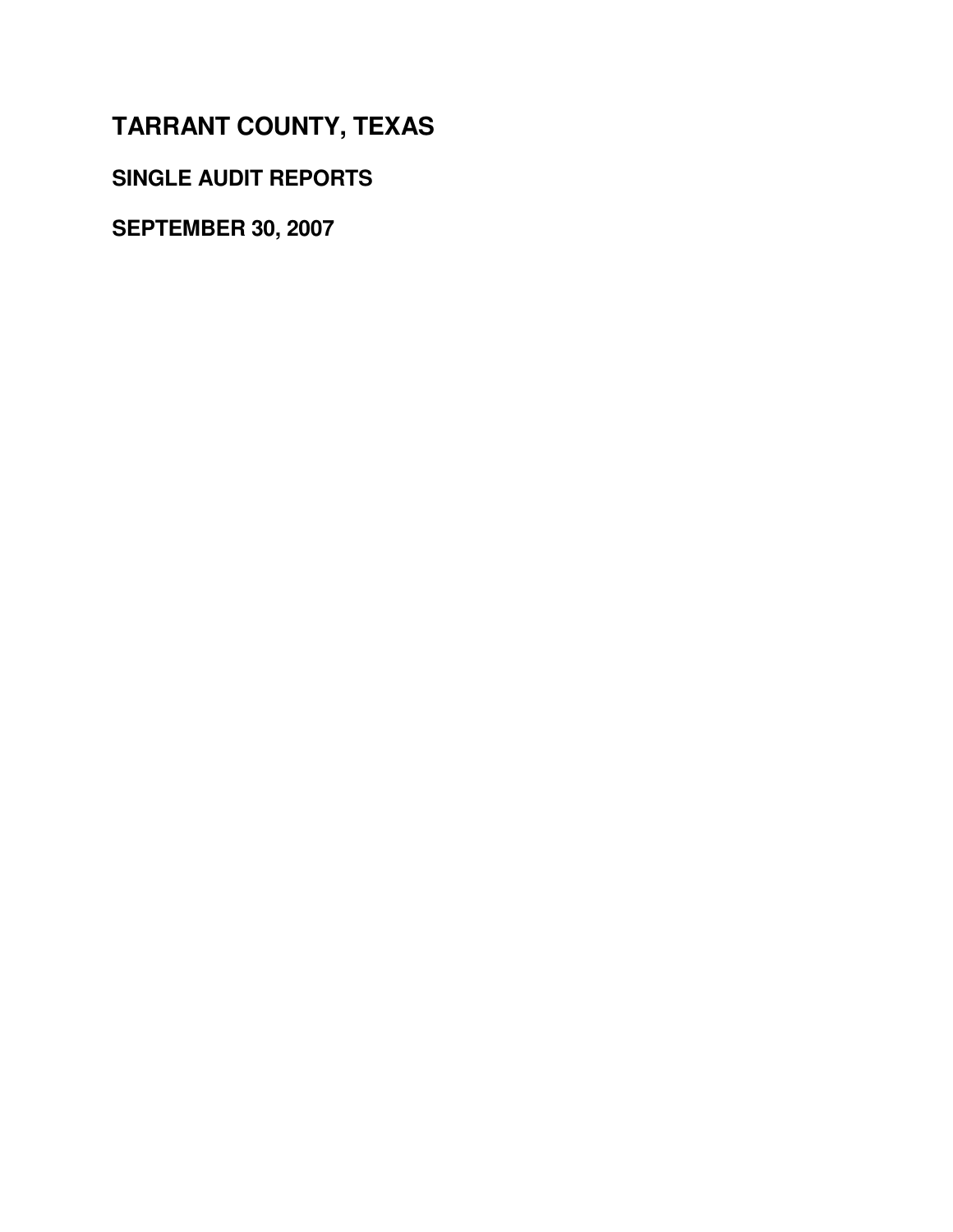# **C O N T E N T S**

# **Auditor – Prepared**

| Report on Internal Control over Financial Reporting<br>and on Compliance and Other Matters Based on an<br>Audit of Financial Statements Performed in |    |
|------------------------------------------------------------------------------------------------------------------------------------------------------|----|
| Report on Compliance with Requirements Applicable to<br>each Major Program and on Internal Control over                                              |    |
|                                                                                                                                                      |    |
| <b>Auditee – Prepared</b>                                                                                                                            |    |
|                                                                                                                                                      |    |
| Notes to Schedule of Expenditures of Federal and                                                                                                     | 17 |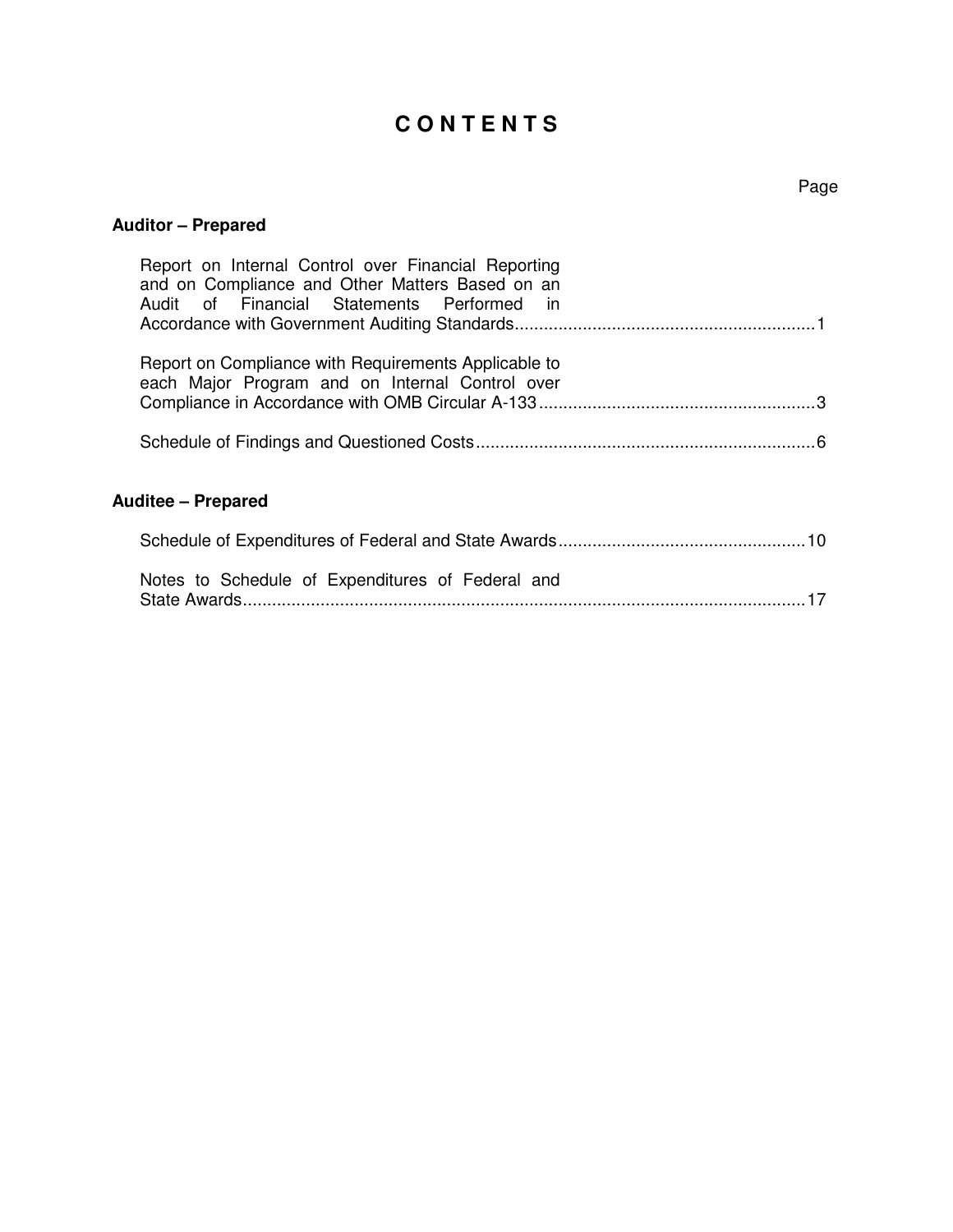

**CERTIFIED PUBLIC Accountants and Consultants**

### REPORT ON INTERNAL CONTROL OVER FINANCIAL REPORTING AND ON COMPLIANCE AND OTHER MATTERS BASED ON AN AUDIT OF FINANCIAL STATEMENTS PERFORMED IN ACCORDANCE WITH GOVERNMENT AUDITING STANDARDS

Honorable County Judge and Commissioners Tarrant County, Texas

We have audited the financial statements of Tarrant County (the County) as of and for the year ended September 30, 2007, and have issued our report thereon dated March 19, 2008. We conducted our audit in accordance with auditing standards generally accepted in the United States of America and the standards applicable to financial audits contained in *Government Auditing Standards*, issued by the Comptroller General of the United States.

### **Internal Control Over Financial Reporting**

In planning and performing our audit, we considered the County's internal control over financial reporting as a basis for designing our auditing procedures for the purpose of expressing our opinions on the financial statements, but not for the purpose of providing an opinion on the effectiveness of the County's internal control over financial reporting. Accordingly, we do not express an opinion on the effectiveness of the County's internal control over financial reporting.

A control deficiency exists when the design or operation of a control does not allow management or employees, in the normal course of performing their assigned functions, to prevent or detect misstatements on a timely basis. A significant deficiency is a control deficiency, or combination of control deficiencies, that adversely affects the County's ability to initiate, authorize, record, process, or report financial data reliably in accordance with generally accepted accounting principles such that there is more than a remote likelihood that a misstatement of the County's financial statements that is more than inconsequential will not be prevented or detected by the County's internal control.

A material weakness is a significant deficiency, or combination of significant deficiencies, that results in more than a remote likelihood that a material misstatement of the financial statements will not be prevented or detected by the County's internal control.

Our consideration of internal control over financial reporting was for the limited purpose described in the first paragraph of this section and would not necessarily identify all deficiencies in internal control that might be significant deficiencies or material weaknesses. We did not identify any deficiencies in internal control that might be significant deficiencies or material weaknesses.

**1600 West Seventh Street** Suite 300 Fort Worth, Texas 76102-2506 817.332.7905 F 817.429.5936

**WWW.WEAVERANDTIDWELL.COM** 

**AN INDEPENDENT MEMBER OF BAKER TILLY INTERNATIONAL** 

*OFFICES IN*  **DALLAS** FORT WORTH **HOUSTON**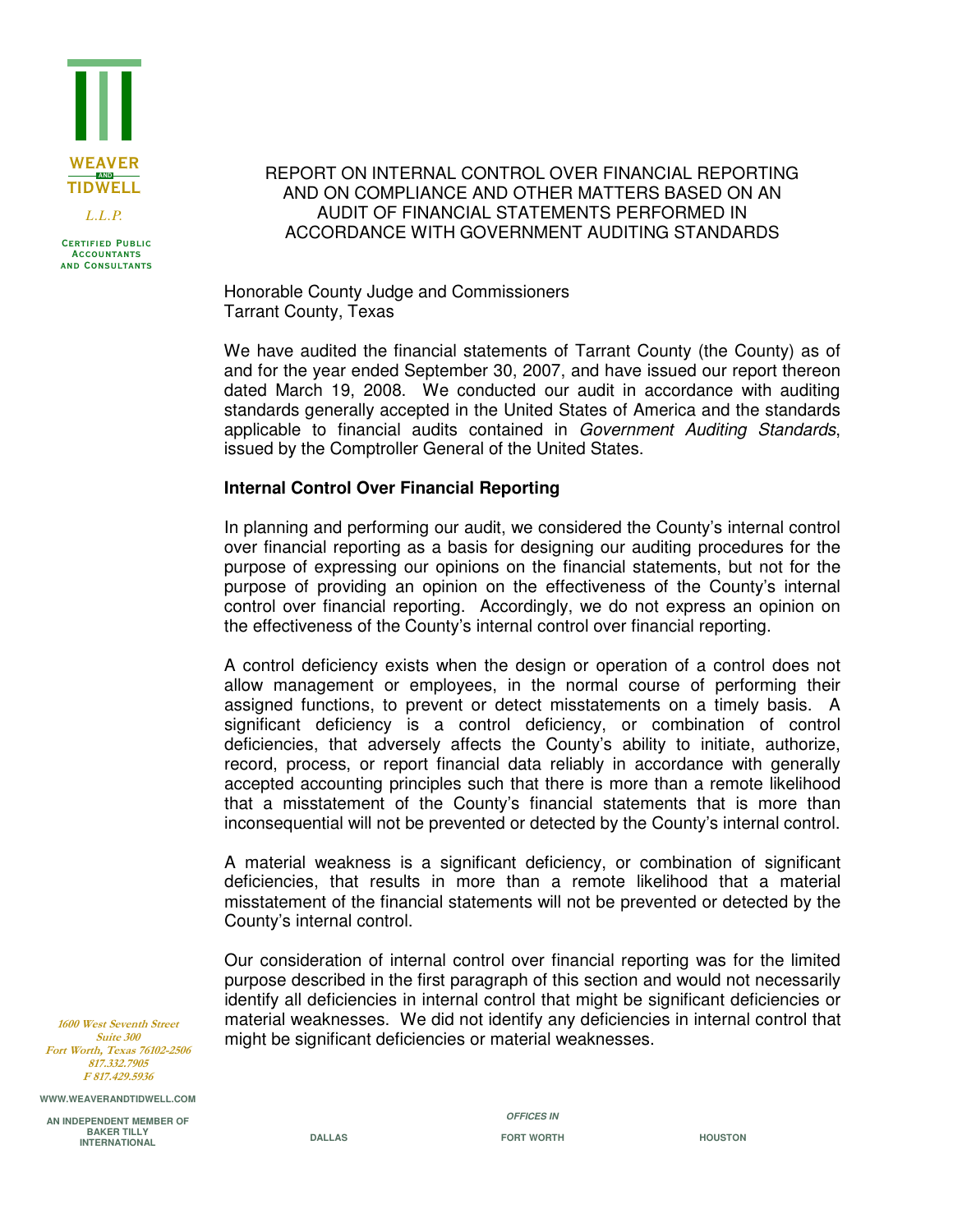Honorable County Judge and Commissioners Tarrant County, Texas

#### **Compliance and Other Matters**

As part of obtaining reasonable assurance about whether the County's financial statements are free of material misstatement, we performed tests of its compliance with certain provisions of laws, regulations, contracts, and grant agreements, noncompliance with which could have a direct and material effect on the determination of financial statement amounts. However, providing an opinion on compliance with those provisions was not an objective of our audit, and accordingly, we do not express such an opinion. The results of our tests disclosed an instance of noncompliance that is required to be reported under *Government Auditing Standards* and which is described in the accompanying schedule of findings and questioned costs as item 2007-01.

We also noted certain other matters that we reported to management of the County in a separate letter dated March 19, 2008.

This report is intended solely for the information and use of the County Judge and Commissioners, management and federal and state awarding agencies and pass-through entities and is not intended to be and should not be used by anyone other than these specified parties.

Weaver and Iiduell, L.L.P.

WEAVER AND TIDWELL, L.L.P.

Fort Worth, Texas March 19, 2008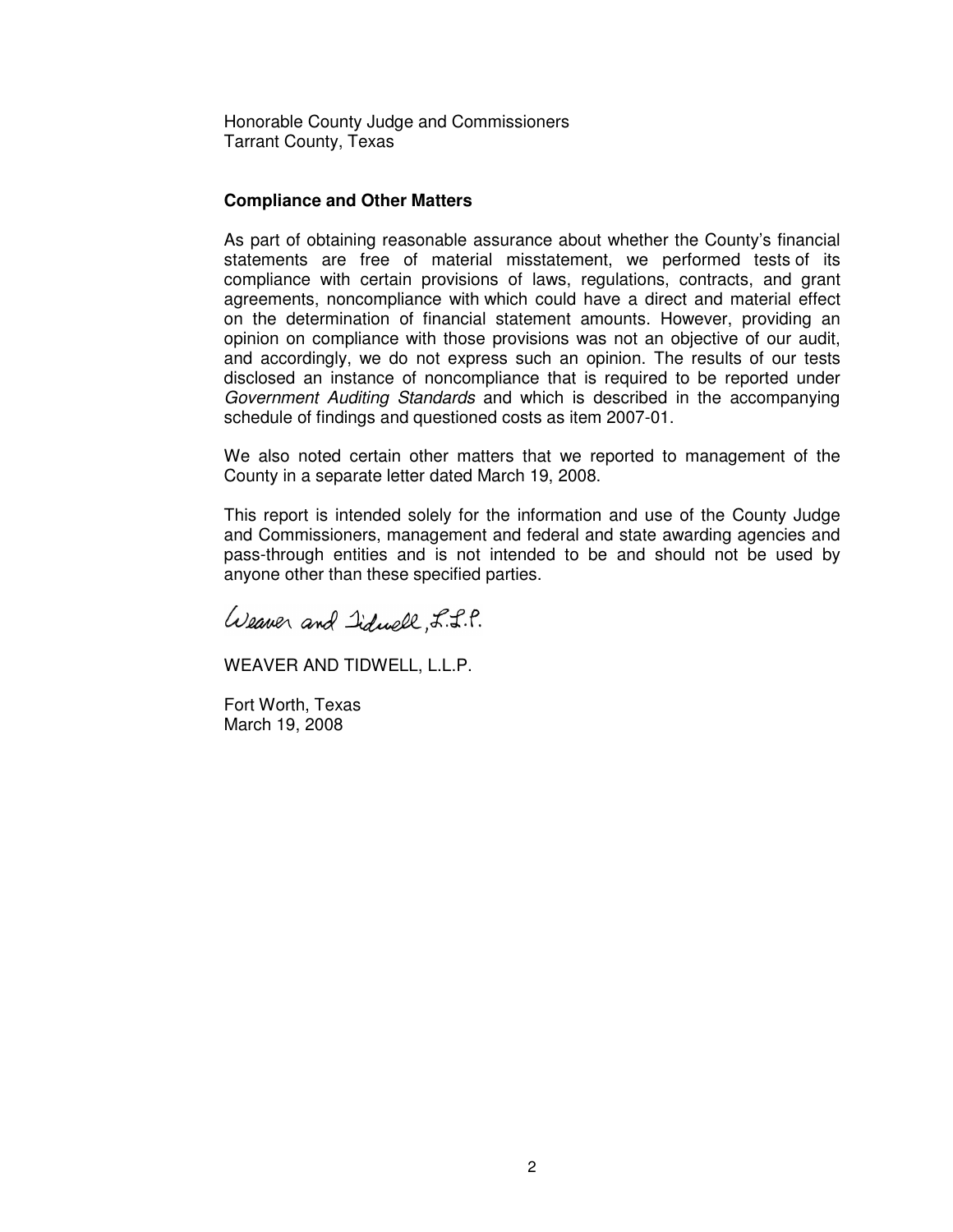

**CERTIFIED PUBLIC Accountants and Consultants**

### REPORT ON COMPLIANCE WITH REQUIREMENTS APPLICABLE TO EACH MAJOR PROGRAM AND ON INTERNAL CONTROL OVER COMPLIANCE IN ACCORDANCE WITH OMB CIRCULAR A-133

Honorable County Judge and Commissioners Tarrant County, Texas

#### **Compliance**

We have audited the compliance of Tarrant County (the County) with the types of compliance requirements described in the U. S. Office of Management and Budget (OMB) *Circular A-133 Compliance Supplement* and *State of Texas Uniform Grant Management Standards (UGMS)* that are applicable to each of its major federal and state programs for the year ended September 30, 2007. The County's major federal and state programs are identified in the summary of auditor's results section of the accompanying schedule of findings and questioned costs. Compliance with the requirements of laws, regulations, contracts, and grants applicable to each of its major federal and state programs is the responsibility of the County's management. Our responsibility is to express an opinion on the County's compliance based on our audit.

We conducted our audit of compliance in accordance with auditing standards generally accepted in the United States of America; the standards applicable to financial audits contained in *Government Auditing Standards*, issued by the Comptroller General of the United States; and OMB Circular A-133, *Audits of States, Local Governments, and Non-Profit Organizations and UGMS.* Those standards and OMB Circular A-133 require that we plan and perform the audit to obtain reasonable assurance about whether noncompliance with the types of compliance requirements referred to above that could have a direct and material effect on a major federal or state program occurred. An audit includes examining, on a test basis, evidence about the County's compliance with those requirements and performing such other procedures as we considered necessary in the circumstances. We believe that our audit provides a reasonable basis for our opinion. Our audit does not provide a legal determination of the County's compliance with those requirements.

In our opinion, the County complied, in all material respects, with the requirements referred to above that are applicable to each of its major federal and state programs for the year ended September 30, 2007. However, the results of our auditing procedures disclosed an instance of noncompliance with those requirements, which is required to be reported in accordance with OMB Circular A-133 and UGMS and which is described in the accompanying schedule of findings and questioned costs as item 2007-01.

**1600 West Seventh Street** Suite 300 Fort Worth, Texas 76102-2506 817.332.7905 F 817.429.5936

**WWW.WEAVERANDTIDWELL.COM** 

**AN INDEPENDENT MEMBER OF BAKER TILLY INTERNATIONAL** 

*OFFICES IN*  **DALLAS** FORT WORTH **HOUSTON**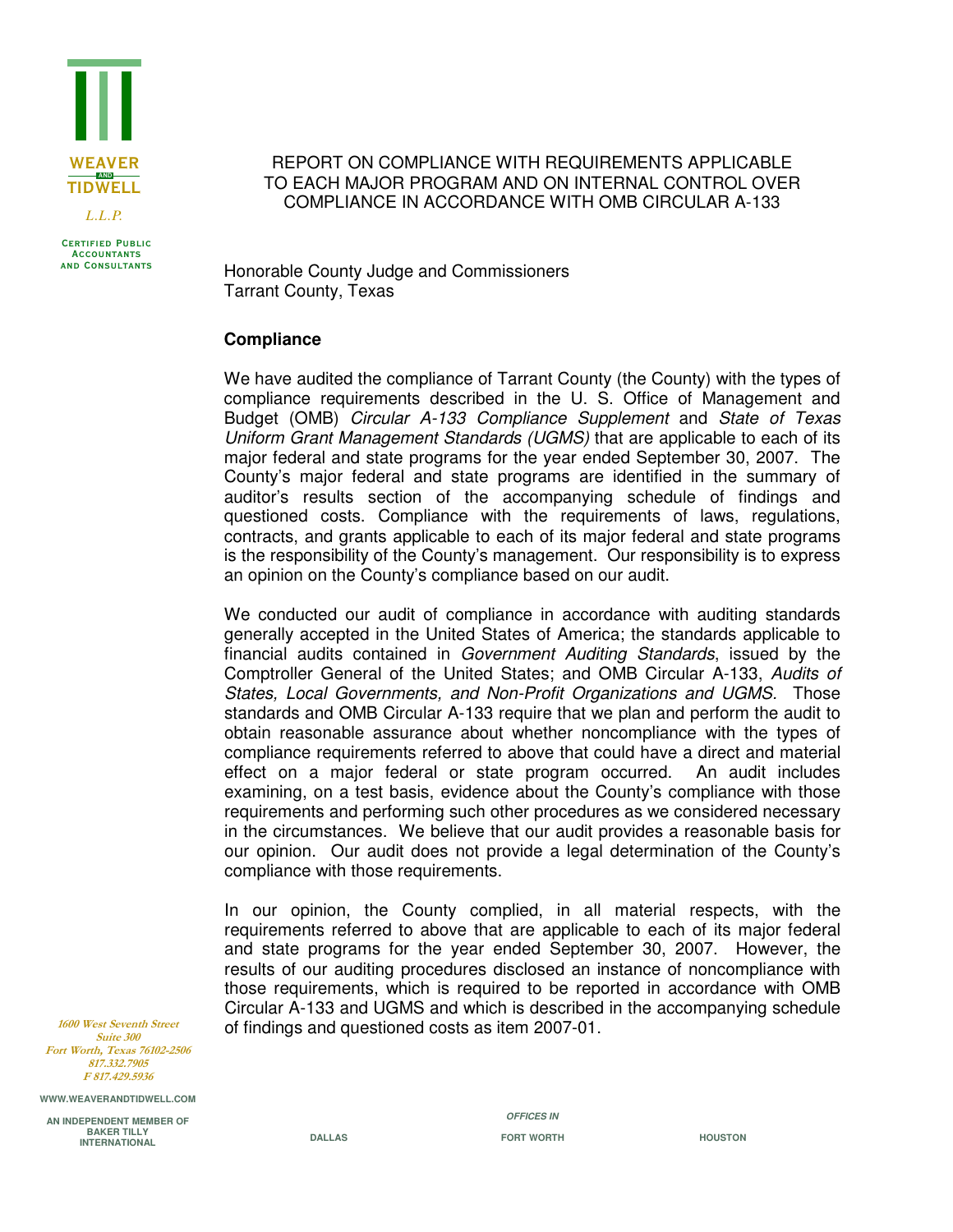Honorable County Judge and Commissioners Tarrant County, Texas

### **Internal Control Over Compliance**

The management of the County is responsible for establishing and maintaining effective internal control over compliance with the requirements of laws, regulations, contracts, and grants applicable to federal and state programs. In planning and performing our audit, we considered the County's internal control over compliance with the requirements that could have a direct and material effect on a major federal or state program in order to determine our auditing procedures for the purpose of expressing our opinion on compliance, but not for the purpose of expressing an opinion on the effectiveness of internal control over compliance. Accordingly, we do not express an opinion on the effectiveness of the County's internal control over compliance.

A control deficiency in an entity's internal control over compliance exists when the design or operation of a control does not allow management or employees, in the course of performing their assigned functions, to prevent or detect noncompliance with a type of compliance requirement of a federal program on a timely basis. A significant deficiency is a control deficiency, or combination of control deficiencies, that adversely affects the entity's ability to administer a federal program such that there is more than a remote likelihood that noncompliance with a type of compliance requirement of a federal program that is more than inconsequential will not be prevented or detected by the entity's internal control.

A material weakness is a significant deficiency, or combination of significant deficiencies, that results in more than a remote likelihood that material noncompliance with a type of compliance requirement of a federal program will not be prevented or detected by the entity's internal control.

Our consideration of internal control over compliance was for the limited purpose described in the first paragraph of this section and would not necessarily identify all deficiencies in the internal control that might be significant deficiencies or material weaknesses. We did not identify any deficiencies in internal control over compliance that we consider to be material weaknesses, as defined above.

#### **Schedule of Expenditures of Federal and State Awards**

We have audited the basic financial statements of the County as of and for the year ended September 30, 2007, and have issued our report thereon dated March 19, 2008. Our audit was performed for the purpose of forming our opinions on the financial statements that collectively comprise the County's basic financial statements. The accompanying schedule of expenditures of federal and state awards is presented for purposes of additional analysis as required by OMB Circular A-133 and UGMS and is not a required part of the basic financial statements. Such information has been subjected to the auditing procedures applied in the audit of the basic financial statements and, in our opinion, is fairly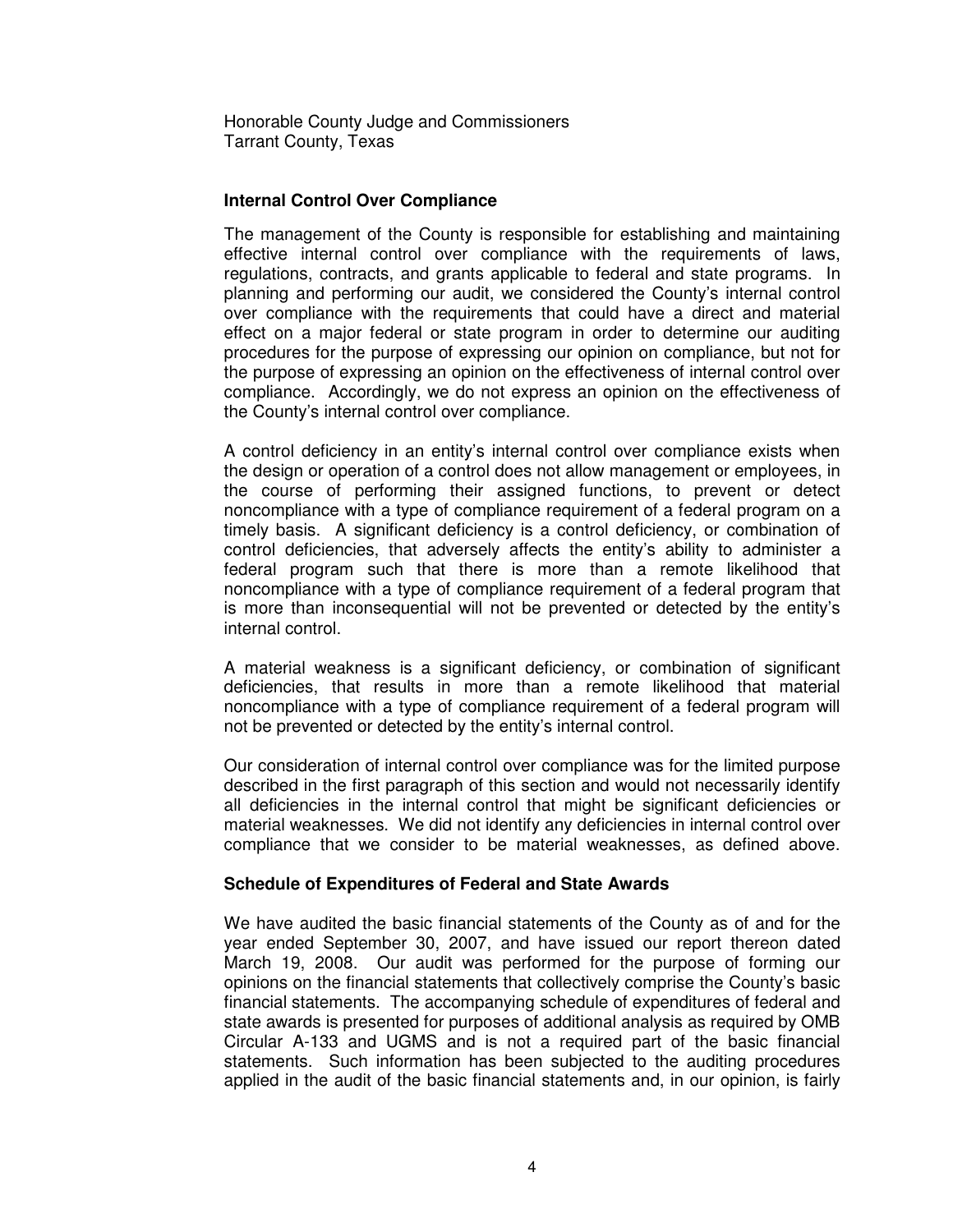Honorable County Judge and Commissioners Tarrant County, Texas

stated, in all material respects, in relation to the basic financial statements taken as a whole.

The County's response to the findings identified in our audit is described in the accompanying schedule of findings and questioned costs. We did not audit the County's response and, accordingly, we express no opinion on it.

This report is intended solely for the information and use of the County Judge and Commissioners, management and federal and state awarding agencies and pass-through entities and is not intended to be and should not be used by anyone other than these specified parties.

Weaver and Iduell, L.L.P.

WEAVER AND TIDWELL, L.L.P.

Fort Worth, Texas March 19, 2008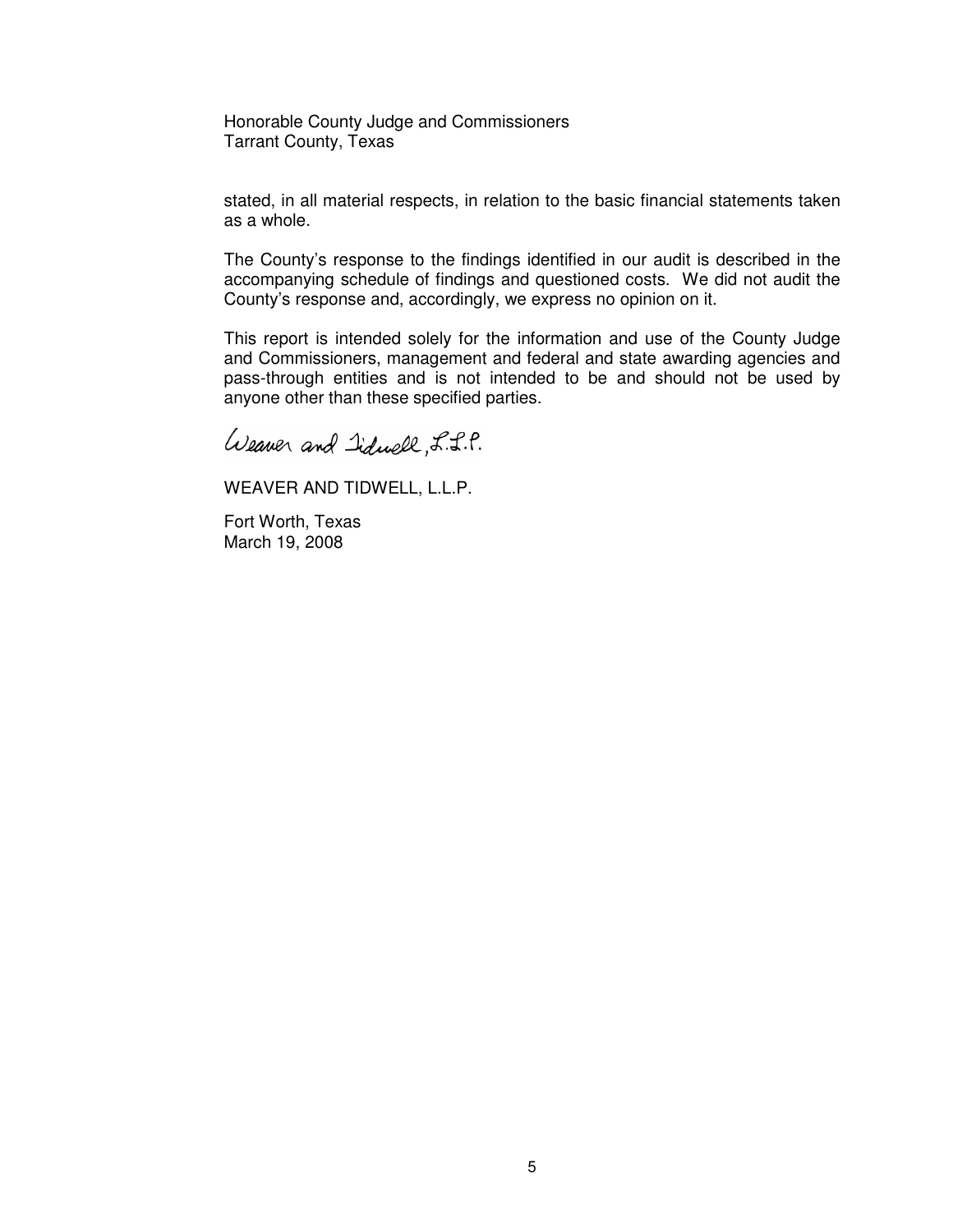# **SCHEDULE OF FINDINGS AND QUESTIONED COSTS FOR THE YEAR ENDED SEPTEMBER 30, 2007**

# **SECTION I – SUMMARY OF AUDITOR'S RESULTS**

## **Financial Statements**

An unqualified opinion was issued on the financial statements.

Internal control over financial reporting:

| $\bullet$ | Material weakness(es) identified?                                                                                        |             | Yes X No |      |                 |
|-----------|--------------------------------------------------------------------------------------------------------------------------|-------------|----------|------|-----------------|
| $\bullet$ | Significant deficiencies identified that are not<br>considered to be material weakness(es)?                              |             | Yes      |      | X None Reported |
| $\bullet$ | Noncompliance material to financial statements noted?                                                                    |             | Yes      | X No |                 |
|           | <b>Federal and State Awards</b>                                                                                          |             |          |      |                 |
|           | Internal control over major programs:                                                                                    |             |          |      |                 |
| $\bullet$ | Material weakness(es) identified?                                                                                        |             | Yes X No |      |                 |
| $\bullet$ | Significant deficiencies identified that are not<br>considered to be material weakness(es)                               | e Yes Yes S |          |      | X None Reported |
|           | An unqualified opinion was issued on compliance for<br>major programs.                                                   |             |          |      |                 |
| $\bullet$ | Any audit findings disclosed that are required to be<br>reported in accordance with section 510(a) of<br>Circular A-133? |             | X Yes    |      | No.             |
|           |                                                                                                                          |             |          |      |                 |

Identification of major programs:

# **Federal Programs**

Housing Choice Vouchers, CFDA 14.871 Edward Byrne Memorial Justice Assistance Grant, CFDA 16.738 HIV Emergency Relief Project Grants (Ryan White I), CFDA 93.914 HIV Care Formula Grants (Ryan White II), CFDA 93.917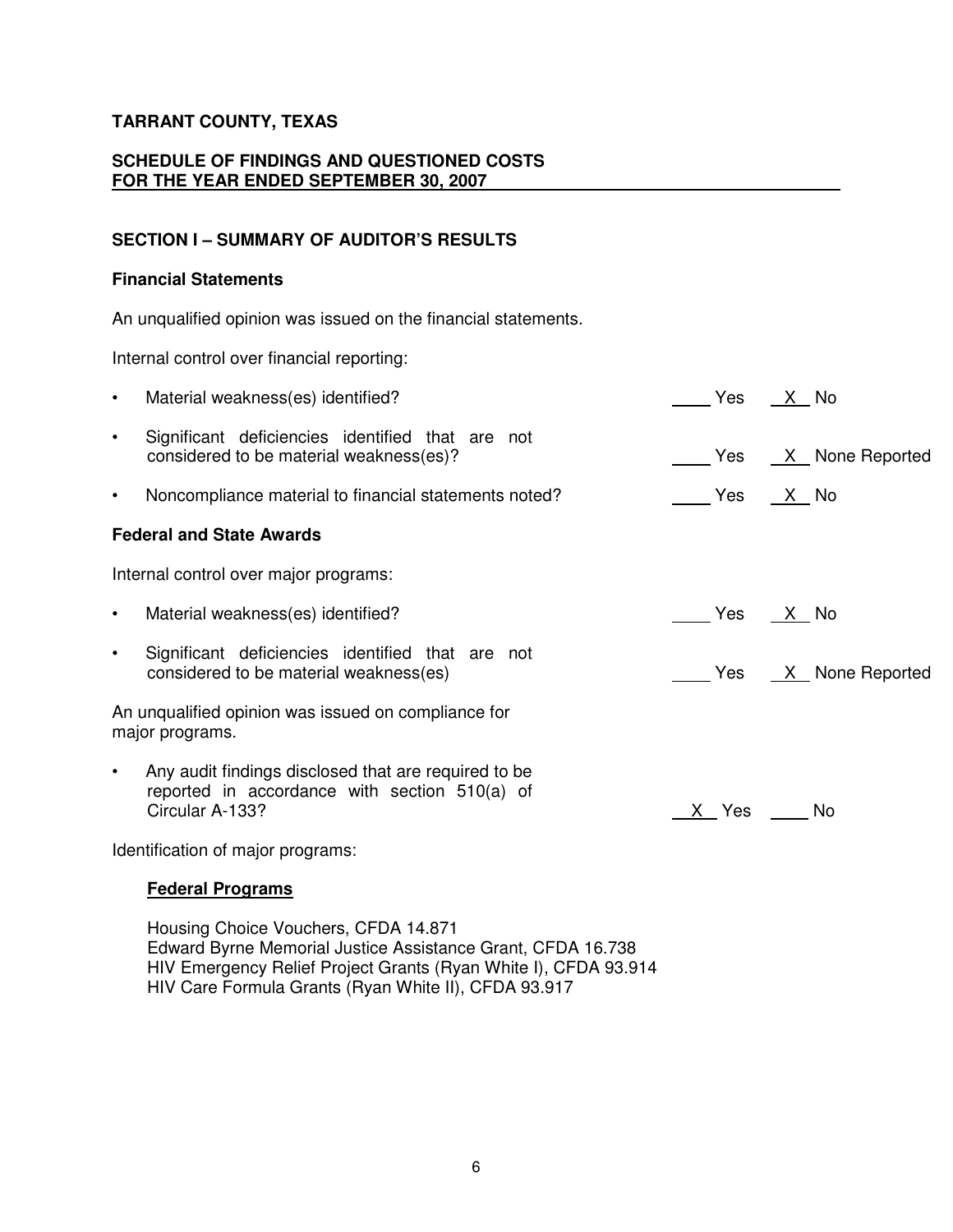#### **SCHEDULE OF FINDINGS AND QUESTIONED COSTS FOR THE YEAR ENDED SEPTEMBER 30, 2007**

#### **State Programs**

HIV/State Services Preventive Health and Health Services Block Grant AirCheck Texas Repair and Replacement Program

Dollar threshold used to distinguish between type<br>A and type B programs?

Federal Program \$1,252,545 State Program \$ 300,000

Auditee qualified as low-risk auditee? 
West Mo is a set of the Second Mo is a set of the North Mo is a set of the North Mo is a set of the North Mo is a set of the North Mo is a set of the North Mo is a set of the North M

# **SECTION II – FINANCIAL STATEMENT FINDINGS**

The audit disclosed no findings required to be reported in accordance with Government Auditing Standards.

### **SECTION III – FEDERAL AND STATE AWARD FINDINGS AND QUESTIONED COSTS**

#### Reference No. Program

2007-01 Commission on Environmental Quality – Aircheck Texas Repair & Replacement Program

> *Criteria:* Article 2.3 of the Texas Commission on Environmental Quality (TCEQ) grant agreement requires not more than 20% of annual expenditures be used to pay for administrative costs.

> *Condition:* A subrecipient of the County calculated the 20% allowance for administrative costs in a different manner than that prescribed by the TCEQ.

> *Effect:* The TCEQ has questioned the amount of administrative costs charged to the grant.

> *Cause:* The subrecipient interpreted Article 2.3 to state that the annual expenditures used in the administrative cost allowance calculation are inclusive of administrative costs; the TCEQ has stated that the annual expenditures in this calculation exclude administrative costs.

> *Recommendation:* The County should ensure that its subrecipients clarify with the TCEQ the specific requirements of the grant agreement in instances of ambiguity or uncertainty in order to maintain compliance with all requirements.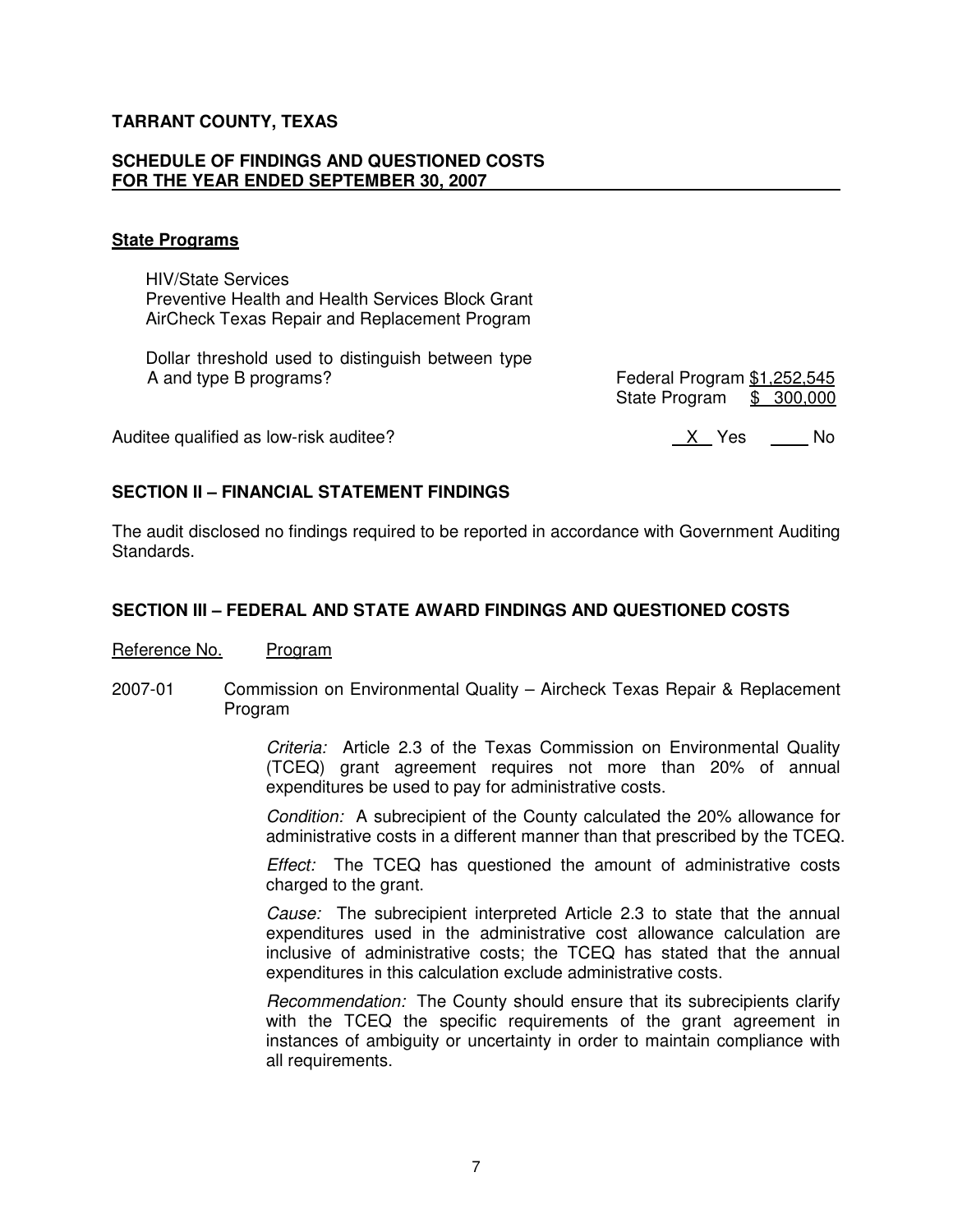

**TARRANT COUNTY** TARRANT COUNTY ADMINISTRATION BUILDING - ROOM 506 100 E. WEATHERFORD FORT WORTH, TEXAS 76196-0103 817/884-1205 Fax 817/884-1104

S. RENEE TIDWELL, CPA **COUNTY AUDITOR** rtidwell@tarrantcounty.com

RONALD D. BERTEL, CPA FIRST ASSISTANT COUNTY AUDITOR rbertel@tarrantcounty.com

**Corrective Action Plan Findings and Questioned Costs** For the Year Ended September 30, 2007

### Reference Number 2007-01 - Commission on Environmental Quality - AirCheck Texas

Criteria: Article 2.3 of the Texas Commission on Environmental Quality (TCEQ) grant agreement requires not more than 20% of annual expenditures be used to pay for administrative costs.

Condition: A subrecipient of the County calculated the 20% allowance for administrative costs in a different manner than that prescribed by the TCEQ.

Effect: The TCEQ has questioned the amount of administrative costs charged to the grant.

Cause: The subrecipient interpreted Article 2.3 to state that the annual expenditures used in the administrative cost allowance calculation are inclusive of administrative costs; the TCEQ has stated that the annual expenditures in this calculation exclude administrative costs.

Recommendation: The County should ensure that its subrecipients clarify with the TCEQ the specific requirements of the grant agreement in instances of ambiguity or uncertainty in order to maintain compliance with all requirements.

Response: On April 15, 2008, the TCEQ sent a letter to the subrecipient confirming that the 20% applies only to repair and replacement expenditures, not funds spent for administrative purposes. The subrecipient has previously identified funds for a reserve contingency, should TCEQ require they refund excess administrative charges. The County will continue to ensure that the subrecipient maintains compliance with all requirements of the grant agreement.

S. Renee Tidwell, CPA **County Auditor**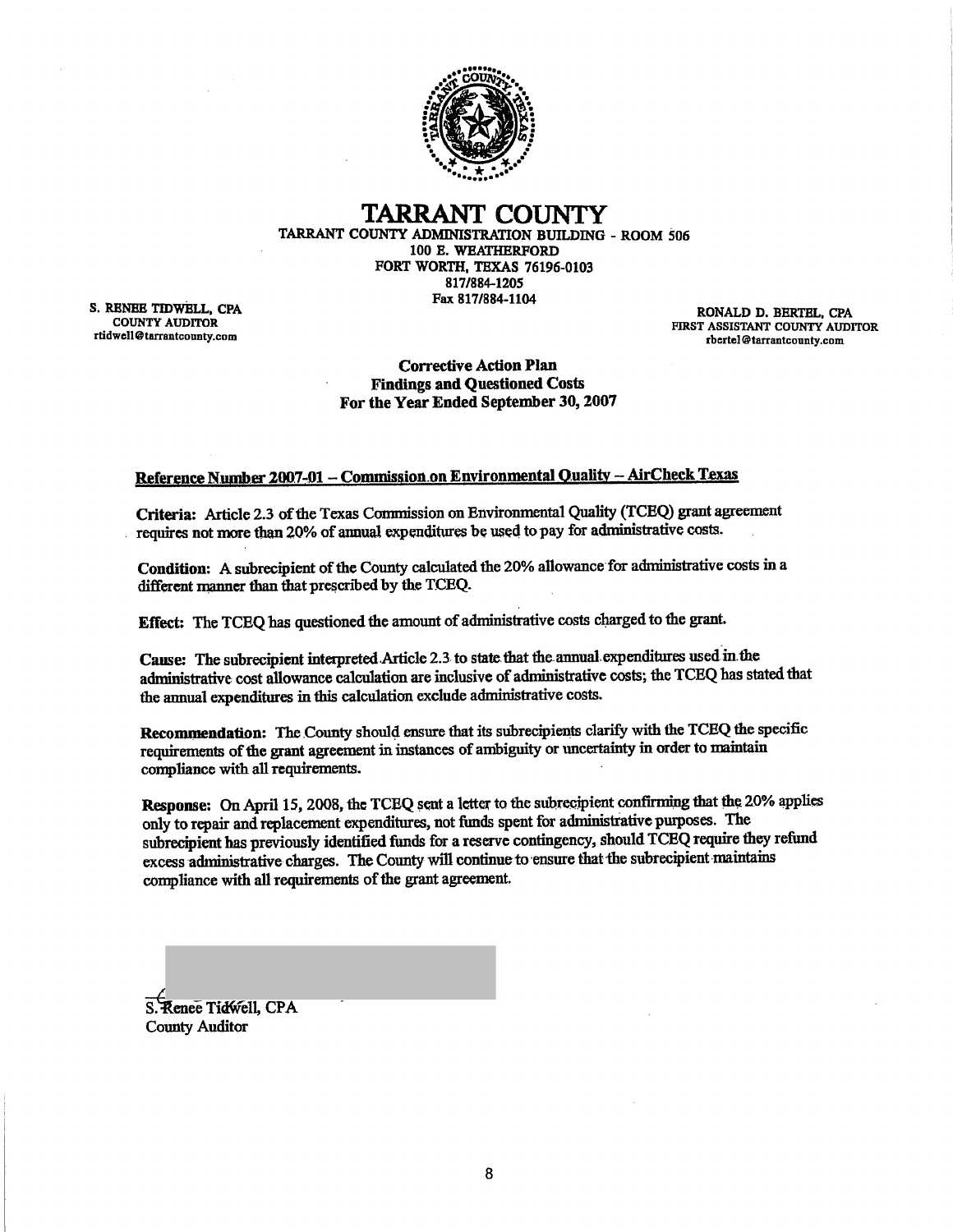#### **SCHEDULE OF FINDINGS AND QUESTIONED COSTS FOR THE YEAR ENDED SEPTEMBER 30, 2007**

### **SECTION V – PRIOR YEAR AUDIT FINDINGS**

#### Reference No. Program

2006-01 Department of State Health Services – HIV/State Services

*Criteria:* A signed copy of a Confidentiality Agreement, Diagnosis letter, Proof of Income, Proof of Residency, Bill of Rights, Acknowledgement of Receipt of Grievance Rights, Referral Letter, Authorization for Release of Confidential Information and ARIES consent form must be easily accessible in each client file, as mandated by the Texas Department of State Health Services' HIV and STD Program Operating Procedures and Standards. The County's client files were missing required documentation.

*Recommendation:* The County's HIV administrative agency should inform all subcontractors of the required documentation that should be maintained in their client files.

*Current Status:* The recommendation was adopted in March 2007. No similar findings were noted in the 2007 audit.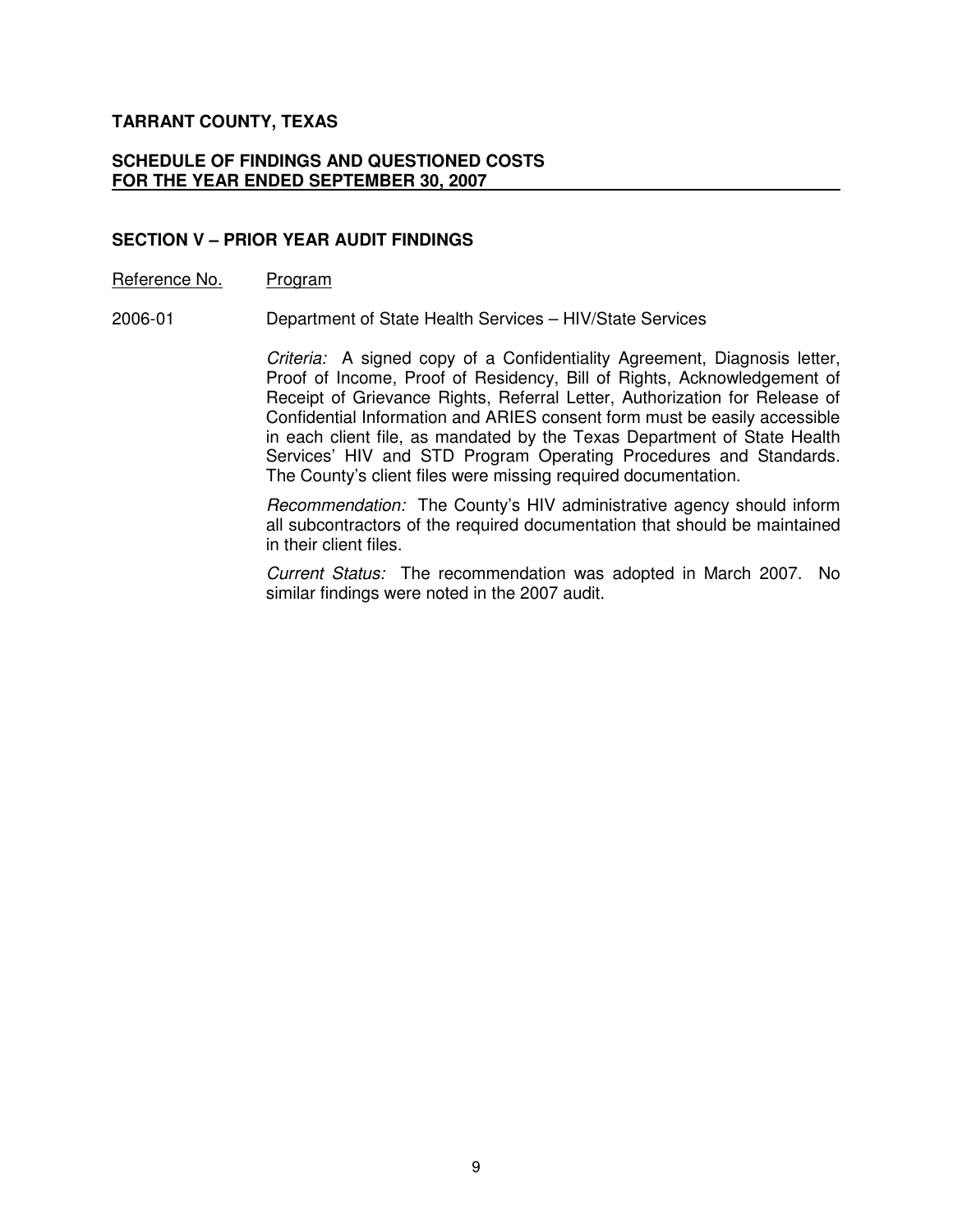|                                                                                  | Federal          |                                |                  |                      | Federal<br><b>Amounts</b><br>Passed-Through |
|----------------------------------------------------------------------------------|------------------|--------------------------------|------------------|----------------------|---------------------------------------------|
| <b>Federal or State Grantor/</b>                                                 | <b>CFDA</b>      |                                | Award            | <b>Federal/State</b> | to                                          |
| Pass-Through Grantor Program Title                                               | Number           | <b>Grant/Contract Number</b>   | Amount           | <b>Expenditures</b>  | <b>Subrecipients</b>                        |
| <b>U.S. DEPARTMENT OF AGRICULTURE</b>                                            |                  |                                |                  |                      |                                             |
| Direct:                                                                          |                  |                                |                  |                      |                                             |
| National School Lunch Program                                                    | 10.555           | 75L3024                        | N/A              | 175,190              | 0                                           |
| Indirect:                                                                        |                  |                                |                  |                      |                                             |
| <b>Texas Department of State Health Services:</b>                                |                  |                                |                  |                      |                                             |
| Special Supplemental Nutrition Program for Women, Infants and Children           | 10.557           | 7560011706C-2005-01            | N/A              | (2, 391)             | 0                                           |
| Special Supplemental Nutrition Program for Women, Infants and Children           | 10.557           | 7560011706-2006-14             | N/A              | 320,993              | 0                                           |
| Special Supplemental Nutrition Program for Women, Infants and Children           | 10.557           | 2007-020861-001                | N/A              | 6,177,467            | 0                                           |
| Total U.S. Department of Agriculture                                             |                  |                                |                  | 6,671,259            | 0                                           |
| U.S. DEPARTMENT OF HOUSING AND URBAN DEVELOPMENT                                 |                  |                                |                  |                      |                                             |
| Direct:                                                                          |                  |                                |                  |                      |                                             |
| Community Development Block Grant - 29th Year                                    | 14.218           | B03-UC-48-0001                 | 4,250,000        | (19,085)             | 0                                           |
| Community Development Block Grant - 30th Year                                    | 14.218           | B04-UC-48-0001                 | 4,192,000        | 138,347              | 0                                           |
| Community Development Block Grant - 31st Year                                    | 14.218           | B05-UC-48-0001                 | 3,977,206        | 568,202              | $\Omega$                                    |
| Community Development Block Grant - 32nd Year                                    | 14.218           | B06-UC-48-0001                 | 3,594,649        | 2,717,015            | 20,000                                      |
| Community Development Block Grant - 33rd Year                                    | 14.218           | B07-UC-48-0001                 | 3,591,690        | 110,609              | 7,525                                       |
| Emergency Shelter Grants Program (FY04)                                          | 14.231           | S-04-UC-48-0001                | 141,014          | (1,505)              | $\mathbf 0$                                 |
| Emergency Shelter Grants Program (FY05)                                          | 14.231           | S-05-UC-48-0001                | 138,982          | 3,361                | 1,250                                       |
| Emergency Shelter Grants Program (FY06)                                          | 14.231           | S-06-UC-48-0001                | 138,639          | 111,029              | 99,548                                      |
| Emergency Shelter Grants Program (FY07)                                          | 14.231           | S-07-UC-48-0001                | 123,832          | 30,263               | 30,263                                      |
| Supportive Housing Program - 5th Year                                            | 14.235           | TX01-B-900003                  | 550,527          | 29,160               | 26,186                                      |
| Supportive Housing Program - 8th Year                                            | 14.235           | TX01-B-200001                  | 496,805          | $\mathbf{1}$         | 0                                           |
| Supportive Housing Program - 8th Year                                            | 14.235           | TX01-B-200004                  | 256,851          | 16,342               | 16,417                                      |
| Supportive Housing Program - 8th Year                                            | 14.235           | TX01-B-200007                  | 29,874           | 1,116                | 1,076                                       |
| Supportive Housing Program - 10th Year                                           | 14.235           | TX01-B-401012                  | 136,800          | 3,208                | 3,055                                       |
| Supportive Housing Program - 11th Year                                           | 14.235           | TX01-B-501002                  | 120,095          | 96,589               | 92,117                                      |
| Supportive Housing Program - 11th Year                                           | 14.235           | TX01-B-501003                  | 165,602          | 123,494              | 116,785                                     |
| Supportive Housing Program - 11th Year                                           | 14.235           | TX01-B-501004                  | 85,617           | 85,617               | 81,948                                      |
| Supportive Housing Program - 11th Year                                           | 14.235           | TX01-B-501006                  | 93,536           | 87,180               | 83,171                                      |
| Supportive Housing Program - 11th Year                                           | 14.235           | TX01-B-501007                  | 1,068,244        | 394,627              | 324,074                                     |
| Supportive Housing Program - 11th Year                                           | 14.235           | TX01-B-501008                  | 102,951          | 102,932              | 98,030                                      |
| Supportive Housing Program - 11th Year                                           | 14.235           | TX01-B-501013                  | 322,293          | 317,756              | 303,944                                     |
| Supportive Housing Program - 11th Year                                           | 14.235           | TX01-B-501014                  | 105,525          | 84,465               | 80,709                                      |
| Supportive Housing Program - 11th Year                                           | 14.235           | TX01-B-501015                  | 129,686          | 123,163              | 117,604                                     |
| Supportive Housing Program - 11th Year<br>Supportive Housing Program - 11th Year | 14.235<br>14.235 | TX01-B-501016<br>TX01-B-501018 | 9,958<br>113,793 | 9,531<br>113,793     | 9,531<br>108,917                            |
| Supportive Housing Program - 11th Year                                           | 14.235           | TX01-B-501019                  | 134,726          | 81,986               | 77,998                                      |
| Supportive Housing Program - 11th Year                                           | 14.235           | TX01-B-501023                  | 216,249          | 105,074              | 101,192                                     |
| Supportive Housing Program - 11th Year                                           | 14.235           | TX01-B-501024                  | 28,350           | 23,606               | 22,643                                      |
| Supportive Housing Program - 11th Year                                           | 14.235           | TX01-B-501025                  | 24,237           | 15,081               | 14,337                                      |
| Supportive Housing Program - 11th Year                                           | 14.235           | TX01-B-501026                  | 276,367          | 154,201              | 148,010                                     |
| Supportive Housing Program - 11th Year                                           | 14.235           | TX01-B-501027                  | 31,090           | 13,574               | 12,820                                      |
| Supportive Housing Program - 11th Year                                           | 14.235           | TX01-B-501029                  | 65,862           | 33,573               | 32,291                                      |
| Supportive Housing Program - 12th Year                                           | 14.235           | TX01-B-601008                  | 1,067,602        | 613,217              | 459,838                                     |
| Supportive Housing Program - 12th Year                                           | 14.235           | TX01-B-601020                  | 31,090           | 14,457               | 13,320                                      |
| Supportive Housing Program - 12th Year                                           | 14.235           | TX01-B-601024                  | 248,729          | 131,635              | 129,045                                     |
| Supportive Housing Program - 12th Year                                           | 14.235           | TX01-B-601025                  | 59,275           | 27,145               | 26,611                                      |
| Supportive Housing Program - 12th Year                                           | 14.235           | TX01-B-601026                  | 121,252          | 59,316               | 56,502                                      |
| Supportive Housing Program - 12th Year                                           | 14.235           | TX01-B-601027                  | 194,624          | 86,477               | 78,444                                      |
| Supportive Housing Program - 12th Year                                           | 14.235           | TX01-B-601029                  | 25,515           | 4,869                | 4,773                                       |
| Home Investment Partnerships Program - 12th Year                                 | 14.239           | M03-UC-48-0200                 | 1,414,783        | 7,467                | 0                                           |
| Home Investment Partnerships Program - 13th Year                                 | 14.239           | M04-UC-48-0200                 | 1,614,378        | 54,967               | 4,500                                       |
| Home Investment Partnerships Program - 14th Year                                 | 14.239           | M05-UC-48-0200                 | 1,415,533        | 16,216               | 0                                           |
| Housing Opportunities for Persons with AIDS                                      | 14.241           | TX H050017                     | 916,010          | 283,163              | 279,515                                     |
| <b>Fair Housing Initiatives</b>                                                  | 14.408           | FH400GO3048                    | 73,937           | 579                  | 0                                           |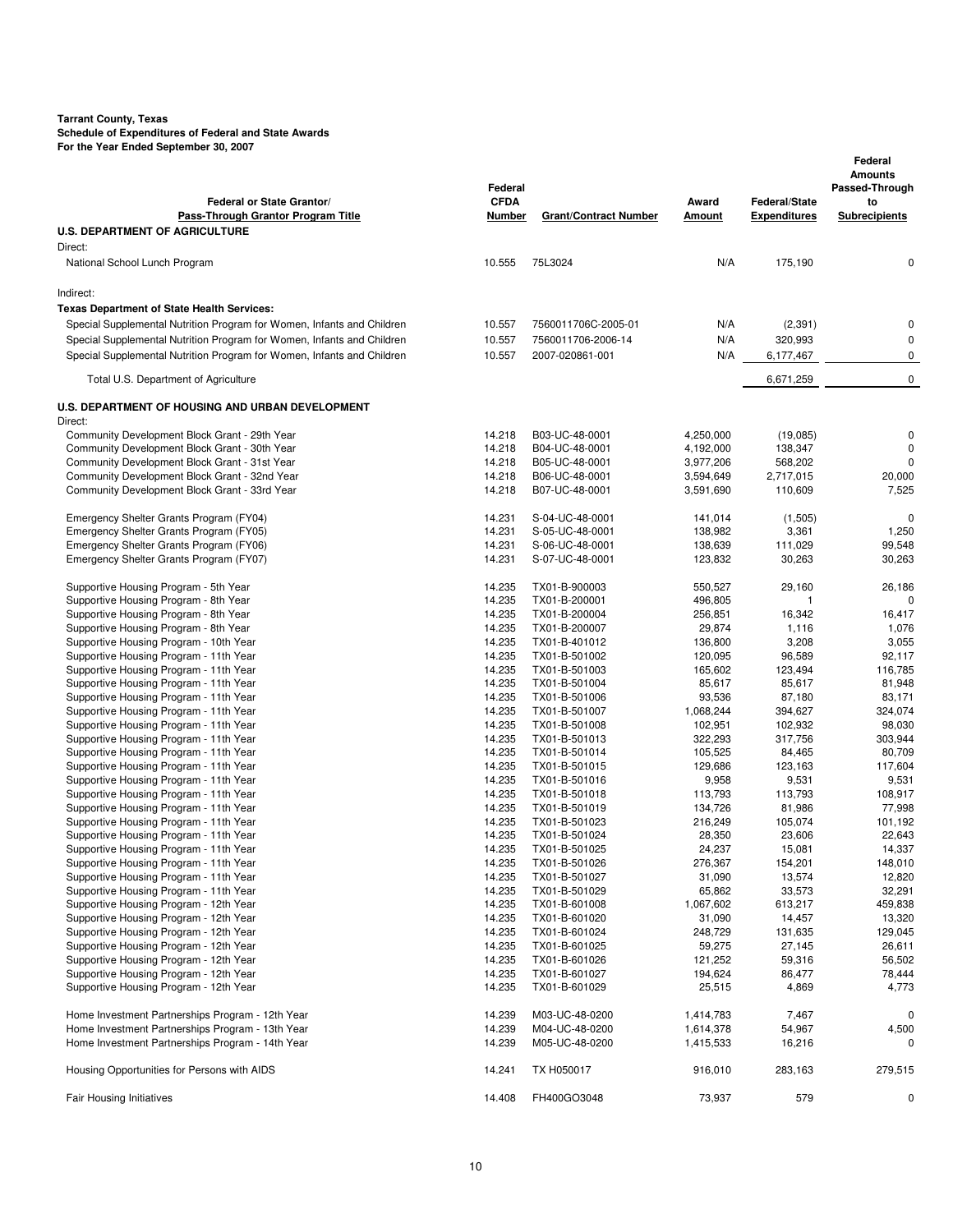| Federal or State Grantor/                                                                                                                              | Federal<br><b>CFDA</b> |                                       | Award                    | <b>Federal/State</b>   | Federal<br><b>Amounts</b><br>Passed-Through<br>to |
|--------------------------------------------------------------------------------------------------------------------------------------------------------|------------------------|---------------------------------------|--------------------------|------------------------|---------------------------------------------------|
| Pass-Through Grantor Program Title                                                                                                                     | Number                 | <b>Grant/Contract Number</b>          | Amount                   | <b>Expenditures</b>    | <b>Subrecipients</b>                              |
| Section 8 - Housing Choice Vouchers - Administration (FY06)                                                                                            | 14.871                 | TX21V431000082                        | 280,524                  | (2, 120)               | 0                                                 |
| Section 8 - Housing Choice Vouchers - Administration (CY06)                                                                                            | 14.871                 | TX21V431000082                        | 1,155,694                | 294,434                | 0                                                 |
| Section 8 - Housing Choice Vouchers - Administration (CY07)                                                                                            | 14.871                 | TX21V431000082                        | 1,160,215                | 879,671                | 0                                                 |
| Section 8 - Housing Choice Vouchers(FY05)                                                                                                              | 14.871                 | TX21V431000082                        | 13,992,444               | (2,615)                | 0                                                 |
| Section 8 - Housing Choice Vouchers(FY06)                                                                                                              | 14.871                 | TX21V431000082                        | 3,422,185                | 1,182                  | 0                                                 |
| Section 8 - Housing Choice Vouchers(CY06)<br>Section 8 - Housing Choice Vouchers(CY07)                                                                 | 14.871<br>14.871       | TX21V431000082<br>TX21V431000082      | 13,933,679<br>13,715,189 | 2,112,942<br>9,281,546 | 0<br>0                                            |
| Public Housing Family Self Sufficiency (CY06)                                                                                                          | 14.877                 | TX431FSH001                           | 42,570                   | 10,643                 | 0                                                 |
| Public Housing Family Self Sufficiency (CY07)                                                                                                          | 14.877                 | TX431FSH002                           | 42,996                   | 32,247                 | 0                                                 |
| Public Housing Family Self Sufficiency (Homeownership Coordinator FY2006)<br>Public Housing Family Self Sufficiency (Homeownership Coordinator FY2007) | 14.877<br>14.877       | TX431FSF001<br>TX431FSF002            | 63,000<br>63,630         | 30,289<br>30,289       | 0<br>0                                            |
| Katrina Disaster Housing Assistance Payments                                                                                                           | 14.871                 | TX431                                 | N/A                      | 3,523                  | 0                                                 |
| Disaster Voucher Program                                                                                                                               | 14.871                 | TX431DH0001                           | 192,520                  | 517,860                | 0                                                 |
| Indirect:                                                                                                                                              |                        |                                       |                          |                        |                                                   |
| <b>City of Arlington:</b><br>Emergency Shelter Grants Program (2003)                                                                                   | 14.231                 | N/A                                   | 3,600                    | 2,438                  | 0                                                 |
| <b>Texas Department of State Health Services:</b>                                                                                                      |                        |                                       |                          |                        |                                                   |
| Housing Opportunities for Persons with AIDS<br>Housing Opportunities for Persons with AIDS                                                             | 14.241<br>14.241       | 7560011706-2007-05<br>2007-022146-001 | 143,044<br>119,202       | 81,267<br>73,746       | 81,186<br>73,746                                  |
| Total U.S. Department of Housing and Urban Development                                                                                                 |                        |                                       |                          | 20,321,155             | 3,238,921                                         |
| <b>U.S. DEPARTMENT OF INTERIOR</b><br>Indirect:                                                                                                        |                        |                                       |                          |                        |                                                   |
| <b>Texas Historical Commission:</b>                                                                                                                    |                        |                                       |                          |                        |                                                   |
| Historic Preservation Fund Grants-In-Aid (Minority Scholarships)<br>Total U.S. Department of Interior                                                  | 15.904                 | TX-06-034                             | 1,600                    | 1,600<br>1,600         | 0<br>$\mathbf 0$                                  |
|                                                                                                                                                        |                        |                                       |                          |                        |                                                   |
| <b>U.S. DEPARTMENT OF JUSTICE</b><br>Direct:                                                                                                           |                        |                                       |                          |                        |                                                   |
| Equitable Sharing Program (Asset Forfeiture Funds)                                                                                                     | 16.000                 | N/A                                   | N/A                      | 724,325                | 0                                                 |
| Equitable Sharing Program (Asset Forfeiture Funds)-ATTF                                                                                                | 16.000                 | N/A                                   | N/A                      | 7,147                  | $\mathbf 0$                                       |
| State Criminal Alien Assistance Program (S.C.A.A.P.)                                                                                                   | 16.606                 | 2006-AP-BX-0623                       | 403,123                  | 626,238                | 0                                                 |
| Public Safety Partnership and Community Policing Grants (Methamphetamine)                                                                              | 16.710                 | 2002-CK-WX-0402                       | 221,730                  | 31,822                 | 0                                                 |
| Edward Byrne - FY2004 BJA Congressionally Mandated Awards (LIVESCAN)                                                                                   | 16.580                 | 2004-DD-BX-1243                       | 640,840                  | 456,931                | 0                                                 |
| Forensic DNA Capacity Enhancement Program                                                                                                              | 16.741                 | 2006-DN-BX-K127                       | 316,681                  | 188,891                | 0                                                 |
| Indirect:<br>Texas Criminal Justice Division:                                                                                                          |                        |                                       |                          |                        |                                                   |
| Juvenile Accountability Incentive Block Grants - Coordinated Enforcement Plan                                                                          | 16.523                 | JB-05-J20-13287-08                    | 148,801                  | 110,210                | 0                                                 |
| Juvenile Accountability Incentive Block Grants - Coordinated Enforcement Plan                                                                          | 16.523                 | JB-06-J20-13287-09                    | 141,042                  | 18,576                 | 0                                                 |
| Crime Victim Assistance                                                                                                                                | 16.575                 | VA-06-V30-13739-08                    | 27,111                   | 19,529                 | 0                                                 |
| Crime Victim Assistance                                                                                                                                | 16.575                 | VA-07-V30-13739-09                    | 27,111                   | 17,179                 | 0                                                 |
| Crime Victim Assistance (VOCA - Protective Order Unit)                                                                                                 | 16.575                 | VA-06-V30-13737-08                    | 42,625                   | 20,004                 | 0                                                 |
| Crime Victim Assistance (VOCA - Protective Order Unit)                                                                                                 | 16.575                 | VA-07-V30-13737-09                    | 42,625                   | 17,725                 | 0                                                 |
| Drug Court Discretionary Grant Program (DIRECT Court)                                                                                                  | 16.585                 | DJ-06-A10-16036-06                    | 232,168                  | 166,807                | 0                                                 |
| Violence Against Women Formula Grants (Protective Order Unit)                                                                                          | 16.588                 | WF-06-V30-13930-09                    | 45,997                   | 33,696                 | 0                                                 |
| Violence Against Women Formula Grants (Domestic Violence - Pretrial Diversion)                                                                         | 16.588                 | WF-06-V30-15136-08                    | 250,000                  | 247,464                | 77,435                                            |
| Edward Byrne Memorial Justice Assistance Grant (TC Organized Crim Unit-JAG)                                                                            | 16.738                 | DA-05-A10-18732-01                    | 1,000,000                | 1,622,312              | 0                                                 |
| Edward Byrne Memorial Justice Assistance Grant (Mental Health Diverson Court)                                                                          | 16.738                 | DJ-06-A10-18289-01                    | 161,491                  | 122,635                | 0                                                 |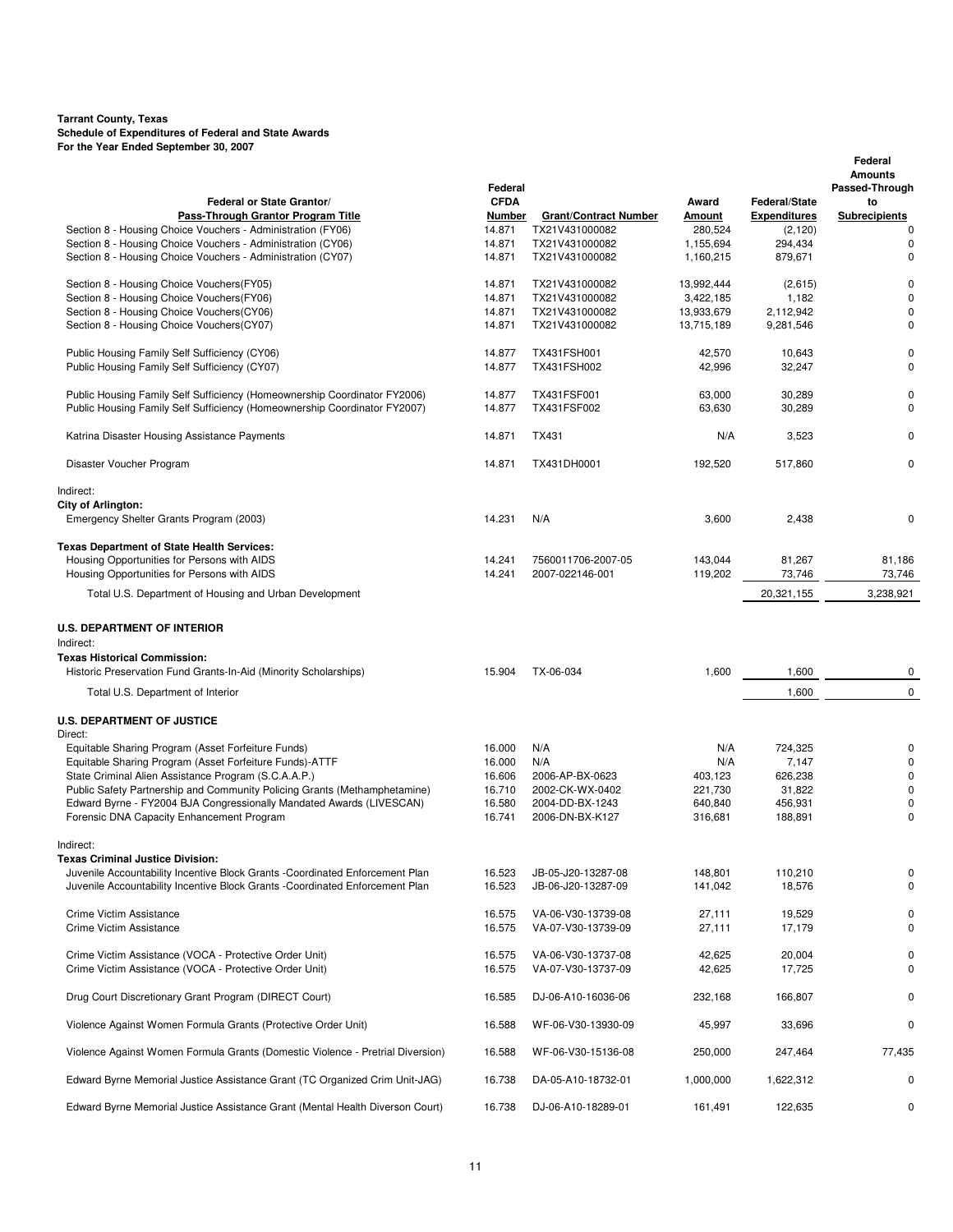| Federal or State Grantor/<br>Pass-Through Grantor Program Title                                                                                                                                                                                                                                                                               | Federal<br><b>CFDA</b><br>Number | <b>Grant/Contract Number</b>                          | Award<br>Amount              | <b>Federal/State</b><br><b>Expenditures</b> | Federal<br><b>Amounts</b><br>Passed-Through<br>to<br><b>Subrecipients</b> |
|-----------------------------------------------------------------------------------------------------------------------------------------------------------------------------------------------------------------------------------------------------------------------------------------------------------------------------------------------|----------------------------------|-------------------------------------------------------|------------------------------|---------------------------------------------|---------------------------------------------------------------------------|
| Paul Coverdell Forensic Sciences Improvement Grant Program (Backlog Reduction)                                                                                                                                                                                                                                                                | 16.742                           | DN-06-A10-18764-01                                    | 23,150                       | 21,161                                      | 0                                                                         |
| City of Fort Worth, Texas:<br>Edward Byrne Memorial Justice Assistance Grant (Adult Drug Court)<br>Edward Byrne Memorial Justice Assistance Grant (Adult Drug Court)<br>Edward Byrne Memorial Justice Assistance Grant (Mental Health Liason Program)                                                                                         | 16.738<br>16.738<br>16.738       | 31552<br>2006-F2025-TX-D<br>31552                     | 85,126<br>27,632<br>48,148   | 33,963<br>6,519<br>(100)                    | 0<br>0<br>0                                                               |
| Total U.S. Department of Justice                                                                                                                                                                                                                                                                                                              |                                  |                                                       |                              | 4,493,034                                   | 77,435                                                                    |
| <b>U.S. DEPARTMENT OF TRANSPORTATION</b><br>Indirect:<br><b>Texas Department of Transportation</b>                                                                                                                                                                                                                                            |                                  |                                                       |                              |                                             |                                                                           |
| Highway Planning & Construction - Courtesy Patrol Program<br>Highway Planning & Construction - Courtesy Patrol Program                                                                                                                                                                                                                        | 20.205<br>20.205                 | 2007<br>2008                                          | 1,031,510<br>1,069,402       | 253,182<br>55,565                           | 0<br>$\pmb{0}$                                                            |
| Total U.S. Department of Transportation                                                                                                                                                                                                                                                                                                       |                                  |                                                       |                              | 308,747                                     | $\mathbf 0$                                                               |
| <b>U.S. FEDERAL EMERGENCY MANAGEMENT AGENCY</b><br>Direct:                                                                                                                                                                                                                                                                                    |                                  |                                                       |                              |                                             |                                                                           |
| Emergency Food and Shelter National Board Program (Phase XXV)                                                                                                                                                                                                                                                                                 | 97.024                           | <b>XXV</b>                                            | 85,000                       | 85,912                                      | 0                                                                         |
| Indirect:<br>Texas Department of Public Safety - Division of Emergency Management<br>Disaster Grants - Public Assistance (Wildfires-DR-1624)<br>Disaster Grants - Public Assistance (Hurricane Katrina)<br>Disaster Grants - Public Assistance (Severe Storms, Tornados & Flooding-DR 1709)<br>Total U.S. Federal Emergency Management Agency | 97.036<br>97.036<br>97.036       | FEMA-1624-DR-TX<br>FEMA-3216<br><b>FEMA-1709</b>      | 65,437<br>N/A<br>N/A         | 54,786<br>15,057<br>3,415<br>159,170        | 52,679<br>0<br>0<br>52,679                                                |
| <b>U.S. ELECTION COMMISSION</b><br>Indirect:                                                                                                                                                                                                                                                                                                  |                                  |                                                       |                              |                                             |                                                                           |
| <b>State of Texas Elections Division</b><br>Help America Vote Act (General Title III HAVA Compliance)                                                                                                                                                                                                                                         | 90.401                           | N/A                                                   | 7,360,292                    | 1,484,160                                   | 0                                                                         |
| Total U.S. Election Assistance Commission                                                                                                                                                                                                                                                                                                     |                                  |                                                       |                              | 1,484,160                                   | $\mathbf{0}$                                                              |
| <b>U.S. DEPARTMENT OF HOMELAND SECURITY</b><br>Indirect:                                                                                                                                                                                                                                                                                      |                                  |                                                       |                              |                                             |                                                                           |
| <b>Governor's Division of Emergency Management</b><br>Urban Area Security Initiative (2004 HSGP)<br>State Homeland Security Program - SHSP (2004 HSGP)<br>State Homeland Security Program - SHSP/CCP (2004 HSGP)                                                                                                                              | 97.008<br>97.073<br>97.073       | 2005 HSGP-48439<br>2005 HSGP-48439<br>2005 HSGP-48439 | 767,355<br>188,000<br>44,795 | 362,463<br>185,860<br>41,911                | 0<br>0<br>$\mathbf 0$                                                     |
| Total U.S. Department of Homeland Security                                                                                                                                                                                                                                                                                                    |                                  |                                                       |                              | 590,234                                     | 0                                                                         |
| <b>U.S. DEPARTMENT OF HEALTH AND HUMAN SERVICES</b><br>Direct:                                                                                                                                                                                                                                                                                |                                  |                                                       |                              |                                             |                                                                           |
| Consolidated Knowledge Development and Application (S.A.M.H.S.A.)                                                                                                                                                                                                                                                                             | 93.243                           | 5H79-TI16284-03                                       | 500,000                      | 551,558                                     | 483,810                                                                   |
| Medical Reserve Corps Small Grants Program                                                                                                                                                                                                                                                                                                    | 93.008                           | 5 - MRCSG030078-03-00                                 | 81,708                       | 21                                          | 0                                                                         |
| HIV Coordinated Services & Access to Research (Ryan White Part D)                                                                                                                                                                                                                                                                             | 93.153                           | 1-H12HA08504-01-00                                    | 447,550                      | 49,172                                      | 49,144                                                                    |
| HIV Emergency Relief Project Grants (Ryan White - Part A)                                                                                                                                                                                                                                                                                     | 93.914                           | 1-H3MHA08460-01-00                                    | 204,310                      | 9,910                                       | 9,471                                                                     |
| HIV Emergency Relief Project Grants (Ryan White I)<br>HIV Emergency Relief Project Grants (Ryan White I)                                                                                                                                                                                                                                      | 93.914<br>93.914                 | 2-H89-HA-00047-11-01<br>6-H89-HA-00047-12-01          | 3,584,900<br>3,238,983       | 1,827,307<br>1,882,620                      | 1,087,682<br>1,341,415                                                    |
| Grants to Provide Outpatient Early Intervention HIV Services (Ryan White III)<br>Grants to Provide Outpatient Early Intervention HIV Services (Ryan White III)                                                                                                                                                                                | 93.918<br>93.918                 | 5-H76-HA-00123-15-00<br>2-H76-HA-00123-16-01          | 833,647<br>816,741           | 267,340<br>596,118                          | 174,366<br>333,204                                                        |

#### Indirect:

**Texas Department of Aging & Disability Services**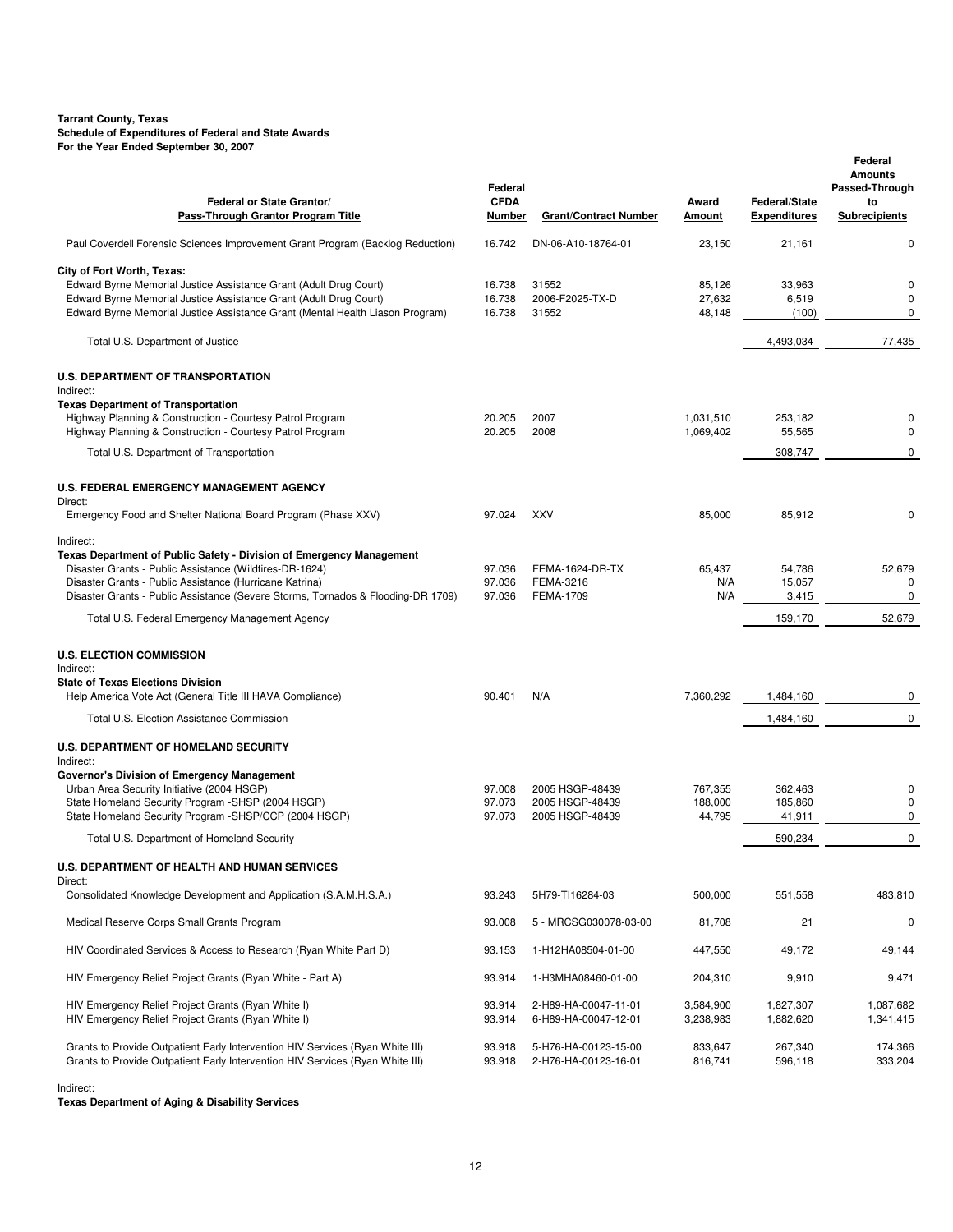|                                                                                                                      | Federal          |                                        |                    |                      | Federal<br><b>Amounts</b><br>Passed-Through |
|----------------------------------------------------------------------------------------------------------------------|------------------|----------------------------------------|--------------------|----------------------|---------------------------------------------|
| Federal or State Grantor/                                                                                            | <b>CFDA</b>      |                                        | Award              | <b>Federal/State</b> | to                                          |
| Pass-Through Grantor Program Title                                                                                   | Number           | <b>Grant/Contract Number</b>           | <b>Amount</b>      | <b>Expenditures</b>  | <b>Subrecipients</b>                        |
| Special Programs for the Aging - Title IV & III Discretionary Projects<br>Centers for Medicare and Medicaid Services | 93.048<br>93.779 | 539-6-13503A<br>539-6-13503A           | 57,857<br>41,043   | 19,873<br>14,098     | 0<br>0                                      |
| Tarrant County Mental Health Mental Retardation:                                                                     |                  |                                        |                    |                      |                                             |
| Consolidated Knowledge Development and Application (S.A.M.H.S.A.)                                                    | 93.230           | E6279                                  | 47,767             | 129                  | 0                                           |
| Consolidated Knowledge Development and Application (S.A.M.H.S.A.)                                                    | 93.230           | N/A                                    | 47,767             | 47,762               | $\mathbf 0$                                 |
| National Association of County and City Health Officials                                                             |                  |                                        |                    |                      |                                             |
| Centers for Disease Control & Prevention - Investigations & Technical Assistance                                     | 93.283           | 2006                                   | 493.900            | 344,536              | 0                                           |
| Centers for Disease Control & Prevention - Investigations & Technical Assistance                                     | 93.283           | 2007-082706                            | 492,207            | 100,543              | $\mathbf 0$                                 |
| Medical Reserve Corps Small Grant Program                                                                            | 93.008           | MRC-07098                              | 10,000             | 952                  | 0                                           |
| <b>Texas Department of Family and Protective Services:</b>                                                           |                  |                                        |                    |                      |                                             |
| Promoting Safe and Stable Families - CYD Project - FY06                                                              | 93.556           | 023355941 (FY06)                       | 159,750            | (590)                | (590)                                       |
| Promoting Safe and Stable Families - CYD Project - FY06                                                              | 93.556           | 23362177                               | 220,500            | 33,865               | 33,865                                      |
| Promoting Safe and Stable Families - CYD Project - FY07                                                              | 93.556           | 23362177 #AM01                         | 375,000            | 354,221              | 257,873                                     |
| Promoting Safe and Stable Families - CYD Project - FY08                                                              | 93.556           | 23362177-FY08-AM02                     | 380,250            | 20,401               | 14,089                                      |
| Foster Care Title IV-E (Child Protective Services)                                                                   | 93.658           | N/A                                    | N/A                | 134,692              | 0                                           |
| Foster Care Title IV-E (District Attorney)                                                                           | 93.658           | N/A                                    | N/A                | 217,670              | 0                                           |
| Office of the Attorney General                                                                                       |                  |                                        |                    |                      |                                             |
| Grants to States for Access and Visitation Programs                                                                  | 93.597           | 07-C0204                               | 45,582             | 45,097               | 0                                           |
| Grants to States for Access and Visitation Programs                                                                  | 93.597           | 07-C0204                               | 45,800             | 3,750                | 0                                           |
| Child Support Enforcement (Integrated Child Support System)                                                          | 93.563           | 04-C0053                               | N/A                | 1,161,761            | 0                                           |
| <b>Texas Juvenile Probation Commission</b><br>Foster Care Title IV-E (Juvenile Services)                             | 93.658           | TJPC-E-2005-220                        | N/A                | 3,106,084            | 0                                           |
|                                                                                                                      |                  |                                        |                    |                      |                                             |
| <b>Texas Department of State Health Services:</b><br>Project Grants for Tuberculosis Control Programs                | 93.116           | 7560011706-2007-01                     | 366,773            |                      | 0                                           |
|                                                                                                                      | 93.116           |                                        |                    | (253)                | $\mathbf 0$                                 |
| Project Grants for Tuberculosis Control Programs                                                                     |                  | 2007-021981-001                        | 361,271            | 366,773              |                                             |
| <b>Immunization Grants</b><br>Immunization Grants                                                                    | 93.268<br>93.268 | 7560011706-2006-10<br>2007-021154-003A | 238,854<br>310,246 | 13,858<br>471,653    | 0<br>0                                      |
| <b>Immunization Grants</b>                                                                                           | 93.268           | 2008-023771-001                        | 669,391            | 97,220               | 0                                           |
| Immunization Grants - Vaccine Commodities                                                                            | 93.268           | 2007-021154-003A                       | N/A                | 2,846,606            | 0                                           |
| Centers for Disease Control & Prevention - Investigations & Technical Assistance                                     | 93.283           | 7560011706-2006-12B                    | 475,000            | 165,139              | 0                                           |
| Centers for Disease Control & Prevention - Investigations & Technical Assistance                                     | 93.889           | 7560011706-2006-12B                    | 100,000            | 100,000              | 0                                           |
| Centers for Disease Control & Prevention - Investigations & Technical Assistance                                     | 93.283           | 2008-022969-001                        | 412,500            | 12,419               | 0                                           |
| Centers for Disease Control & Prevention - Investigations & Technical Assistance                                     | 93.283           | 7560011706-2006-13                     | 3,860,882          | 1,881,774            | 0                                           |
| Centers for Disease Control & Prevention - Investigations & Technical Assistance                                     | 93.283           | 2008-022957-001                        | 1,533,475          | 115,428              | 0                                           |
| Centers for Disease Control & Prevention - Investigations & Technical Assistance                                     | 93.283           | 7560011706-2006-16                     | 822,368            | 243,296              | 0                                           |
| Centers for Disease Control & Prevention - Investigations & Technical Assistance                                     | 93.283           | 2008-023014-001                        | 185,292            | 1,130                | 0                                           |
| Refugee and Entrant Assistance-State Administered Programs                                                           | 93.566           | 2007-021092-001                        | 262,962            | 249,699              | 0                                           |
| Refugee and Entrant Assistance-Discretionary Grants                                                                  | 93.576           | 2007-021092-001                        | 2,000              | 2,000                | 0                                           |
| Medical Assistance Program (Medicaid Administrative Claims)                                                          | 93.778           | 7560011706-OE-01                       | N/A                | 27,883               | 0                                           |
| HIV Care Formula Grants (Ryan White II - Administrative Grant)                                                       | 93.917           | 7560011706-2007-07A                    | 129,243            | 56,406               | 0                                           |
| HIV Care Formula Grants (Ryan White II - Administrative Grant)                                                       | 93.917           | 2007-022165-001                        | 213,000            | 100,077              | 0                                           |
| HIV Care Formula Grants (Ryan White II)                                                                              | 93.917           | 7560011706-2007-06                     | 1,100,336          | 622,891              | 569,019                                     |
| HIV Care Formula Grants (Ryan White II)                                                                              | 93.917           | 2007-022166-001                        | 1,273,412          | 626,990              | 528,129                                     |
| State-Based Comprehensive Breast and Cervical Cancer Early Detection Program                                         | 93.919           | 7560011706B-2005-01                    | 52,000             | 41,614               | 0                                           |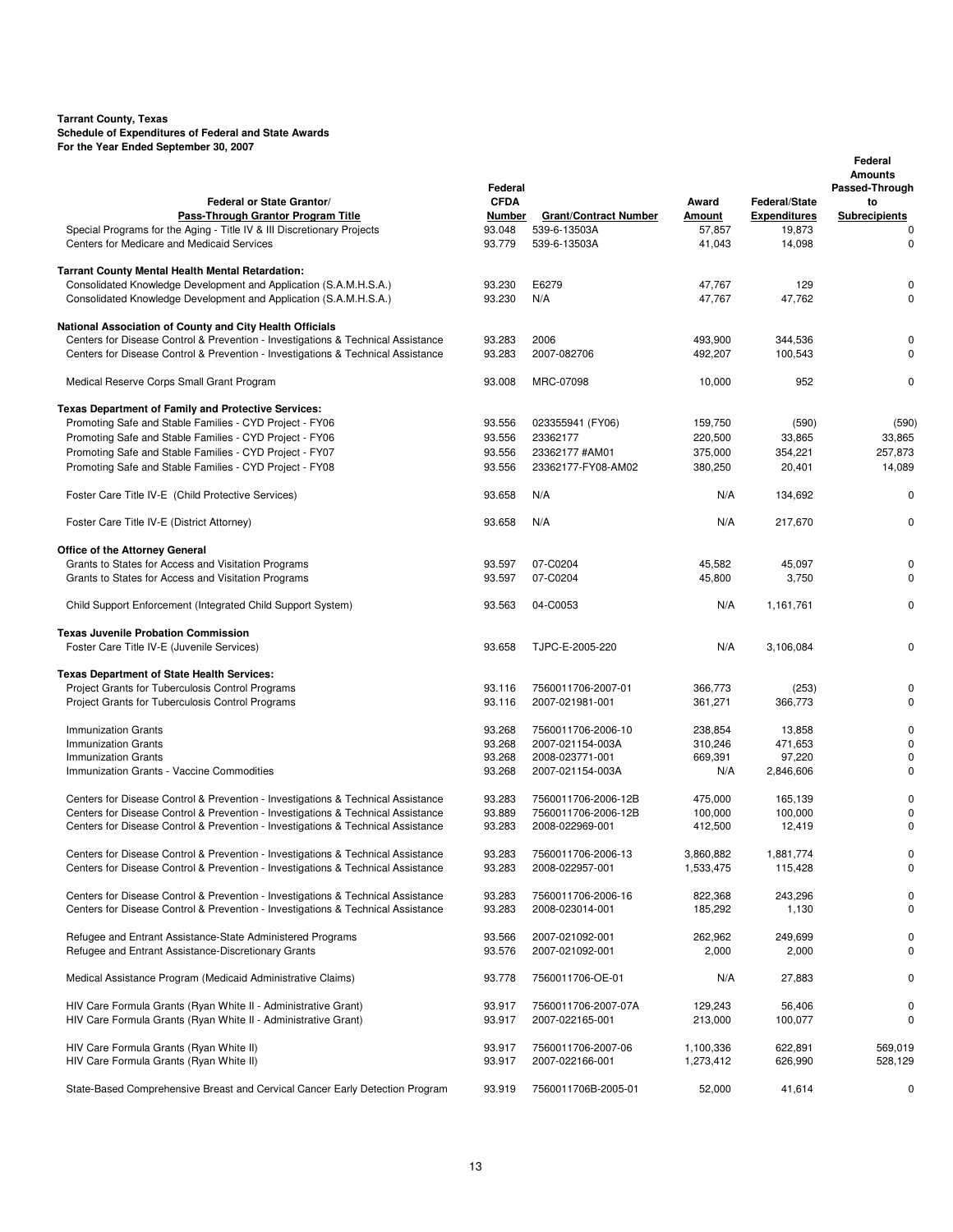| Federal or State Grantor/<br>Pass-Through Grantor Program Title        | Federal<br><b>CFDA</b><br>Number | <b>Grant/Contract Number</b> | Award<br>Amount | <b>Federal/State</b><br><b>Expenditures</b> | Federal<br><b>Amounts</b><br>Passed-Through<br>to<br><b>Subrecipients</b> |
|------------------------------------------------------------------------|----------------------------------|------------------------------|-----------------|---------------------------------------------|---------------------------------------------------------------------------|
| HIV Prevention Activities-Health Department Based (HIV Prevention)     | 93.940                           | 7560011706-2007-02           | 526,163         | 26,930                                      | 0                                                                         |
| HIV Prevention Activities-Health Department Based (HIV Prevention)     | 93.940                           | 2007-021948-001              | 350,775         | 353.445                                     | 0                                                                         |
| HIV Prevention Activities-Health Department Based (HIV Prevention)     | 93.940                           | 2008-023777-001              | 841,749         | 55,087                                      | 0                                                                         |
| HIV Prevention Activities-Health Department Based (STD/HIV Operations) | 93.940                           | 7560011706-2007-03           | 128,616         | 69,955                                      | 0                                                                         |
| Preventive Health Services-STD Control Grants (STD/HIV Operations)     | 93.977                           | 7560011706-2007-03           | 231,579         | 20,031                                      | 0                                                                         |
| HIV Prevention Activities-Health Department Based (STD/HIV Operations) | 93.940                           | 2007-021861-001              | 85,744          | 49,285                                      | $\Omega$                                                                  |
| Preventive Health Services-STD Control Grants (STD/HIV Operations)     | 93.977                           | 2007-021861-001              | 274,451         | 409,995                                     | 0                                                                         |
| HIV/AIDS Surveillance                                                  | 93.944                           | 7560011706-2007-04           | 108,102         | 21,989                                      | 0                                                                         |
| <b>HIV/AIDS Surveillance</b>                                           | 93.944                           | 2007-021807-001              | 101,103         | 91,134                                      | $\Omega$                                                                  |
| Preventive Health and Health Services Block Grant                      | 93.991                           | 2007-021154-001              | 75,736          | 75,736                                      | 0                                                                         |
| Total U.S. Department of Health and Human Services                     |                                  |                              |                 | 20,005,080                                  | 4,881,477                                                                 |
|                                                                        |                                  |                              |                 |                                             |                                                                           |

#### **TOTAL FEDERAL FINANCIAL ASSISTANCE 54,034,439 8,250,512**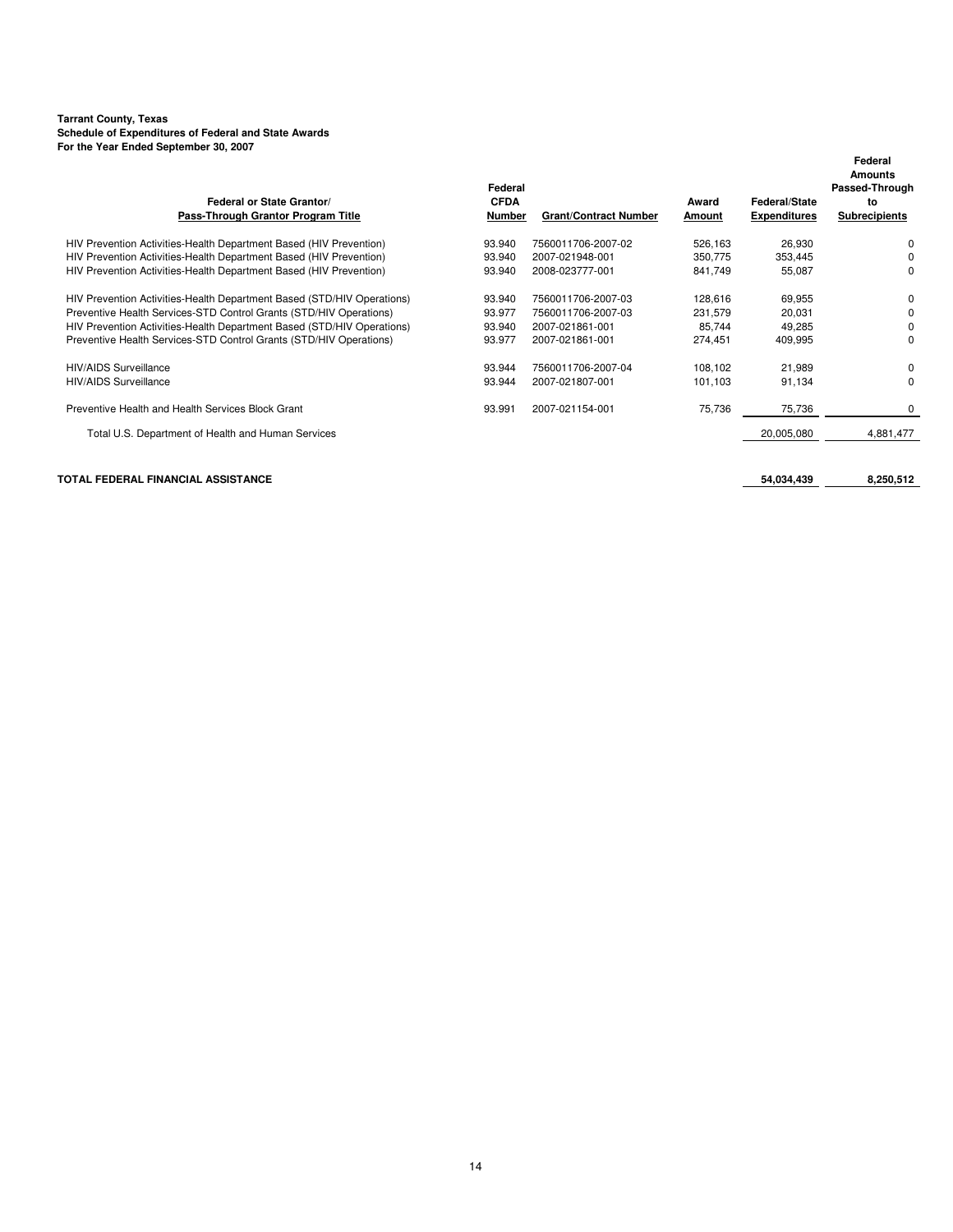| TOT the Tear Ended Oeptember 00, 2007<br>Federal or State Grantor/                       | Federal<br><b>CFDA</b> |                                        | Award              | <b>Federal/State</b> | Federal<br><b>Amounts</b><br>Passed-Through<br>to |
|------------------------------------------------------------------------------------------|------------------------|----------------------------------------|--------------------|----------------------|---------------------------------------------------|
| Pass-Through Grantor Program Title<br><b>STATE FINANCIAL ASSISTANCE:</b>                 | Number                 | <b>Grant/Contract Number</b>           | Amount             | <b>Expenditures</b>  | <b>Subrecipients</b>                              |
| TEXAS DEPARTMENT OF STATE HEALTH SERVICES                                                |                        |                                        |                    |                      |                                                   |
| Direct:                                                                                  |                        |                                        |                    |                      |                                                   |
| <b>HIV/State Services</b>                                                                | N/A                    | 7560011706-2006-09                     | 499,535            | 25,476               | 25,476                                            |
| <b>HIV/State Services</b>                                                                | N/A                    | 7560011706A-2007-02                    | 295,198            | 290,714              | 253,696                                           |
| <b>HIV/State Services</b>                                                                | N/A                    | 2007-022167-001                        | 238,743            | 235,633              | 214,994                                           |
| <b>HIV/State Services</b>                                                                | N/A                    | 2008-023791-001                        | 581,800            | 58,350               | 55,772                                            |
| TB/PC-Tuberculosis Control                                                               | N/A                    | 7560011706-2005-11                     | 351,031            | 414                  | 0                                                 |
| TB/PC-Tuberculosis Control                                                               | N/A                    | 7560011706-2006-11                     | 333,479            | (4,771)              | $\mathbf 0$                                       |
| TB/PC-Tuberculosis Control                                                               | N/A                    | 7560011706C-2007-01                    | 433,479            | 442,325              | $\mathbf 0$                                       |
| TB/PC-Tuberculosis Control                                                               | N/A                    | 2008-023998-001                        | 582,479            | 54,652               | $\mathbf 0$                                       |
| <b>Immunization Grants</b>                                                               | N/A                    | 2007-021154-003A                       | 359,145            | 671,521              | $\mathbf 0$                                       |
| Preventive Health and Health Services Block Grant                                        | N/A                    | 7560011706-2004-17                     | 265,485            | 5                    | 0                                                 |
| Preventive Health and Health Services Block Grant                                        | N/A                    | 7560011706-A-2007-01                   | 254,682            | 217,650              | $\mathbf 0$                                       |
| Preventive Health and Health Services Block Grant                                        | N/A                    | 2008-024504-001                        | 330,418            | 27,043               | $\mathbf 0$                                       |
|                                                                                          |                        |                                        |                    |                      |                                                   |
| Milk & Dairy/ FFS<br>Milk & Dairy/ FFS                                                   | N/A<br>N/A             | 7560011706A-2006-02<br>2007-021620-001 | 134,000<br>158,000 | 6,528<br>137,176     | 0<br>$\Omega$                                     |
|                                                                                          |                        |                                        |                    |                      |                                                   |
| Indirect:                                                                                |                        |                                        |                    |                      |                                                   |
| <b>Texas Health Institute</b><br>Texas Mental Health Transformation Initiative           |                        | N/A                                    |                    |                      |                                                   |
|                                                                                          | N/A                    |                                        | 25,000             | 23,313               | 23,313                                            |
| <b>Total Texas Department of Health</b>                                                  |                        |                                        |                    | 2,186,029            | 573,251                                           |
| <b>TEXAS CRIMINAL JUSTICE DIVISION</b>                                                   |                        |                                        |                    |                      |                                                   |
| Breaking the Cycle of Violence Program                                                   | N/A                    | SF-07-J20-17672-02                     | 63,613             | 54,006               | 0                                                 |
| Breaking the Cycle of Violence Program                                                   | N/A                    | SF-08-J20-17672-03                     | 47,710             | 4,140                | $\mathbf 0$                                       |
| <b>DIRECT Court Program</b>                                                              | N/A                    | SF-08-A10-16036-07                     | 232,068            | 9,294                | 0                                                 |
| Mental Health Diverson Court Program                                                     | N/A                    | SF-08-XXX-18289-02                     | 155,081            | 4,732                | 0                                                 |
| <b>Total Texas Criminal Justice Division</b>                                             |                        |                                        |                    | 72,172               | 0                                                 |
|                                                                                          |                        |                                        |                    |                      |                                                   |
| <b>TEXAS ELECTIONS DEPARTMENT</b><br>H.B. 556 - Constitutional Amendments Election Costs | N/A                    | N/A                                    |                    |                      |                                                   |
|                                                                                          |                        |                                        | 353,200            | 353,200              | 0                                                 |
| <b>Total Texas Elections Department</b>                                                  |                        |                                        |                    | 353,200              | 0                                                 |
| TEXAS DEPARTMENT OF TRANSPORTATION                                                       |                        |                                        |                    |                      |                                                   |
| Auto Theft Task Force                                                                    | N/A                    | SA-T01-10065-06                        | 900,000            | 89,074               | 0                                                 |
| <b>Auto Theft Task Force</b>                                                             | N/A                    | SA-T01-10065-07                        | 889,135            | 990,935              | 0                                                 |
| Auto Theft Task Force                                                                    | N/A                    | SA-T01-10065-08                        | 993,728            | 39,411               | 0                                                 |
| Highway Planning & Construction - Courtesy Patrol Program                                | N/A                    | 2007                                   | 257,877            | 63,295               | 0                                                 |
| Highway Planning & Construction - Courtesy Patrol Program                                | N/A                    | 2008                                   | 267,350            | 13,891               | 0                                                 |
| <b>Total Department of Transportation</b>                                                |                        |                                        |                    | 1,196,606            | 0                                                 |
|                                                                                          |                        |                                        |                    |                      |                                                   |
| TEXAS COMMISSION ON ENVIRONMENTAL QUALITY                                                |                        |                                        |                    |                      |                                                   |
| AirCheck Texas Repair and Replacement Program                                            | N/A                    | 582-2-55082-03                         | N/A                | 1,223,908            | 1,223,908                                         |
| Total Texas Commission on Environmental Quality                                          |                        |                                        |                    | 1,223,908            | 1,223,908                                         |
| OFFICE OF THE ATTORNEY GENERAL                                                           |                        |                                        |                    |                      |                                                   |
| Bilingual Victims Assistance Coordinator                                                 | N/A                    | 06-02579.A                             | 50,000             | 46,215               | 0                                                 |
| <b>Bilingual Victims Assistance Coordinator</b>                                          | N/A                    | 803387                                 | 50,000             | 4,000                | 0                                                 |
|                                                                                          |                        |                                        |                    |                      |                                                   |
| V.I.N.E.-Victim Identification and Notification Everyday                                 | N/A                    | 06-04200A                              | 48,428             | 48,428               | 0                                                 |
| V.I.N.E.-Victim Identification and Notification Everyday                                 | N/A                    | 07-01907                               | 81,500             | 81,500               | 0                                                 |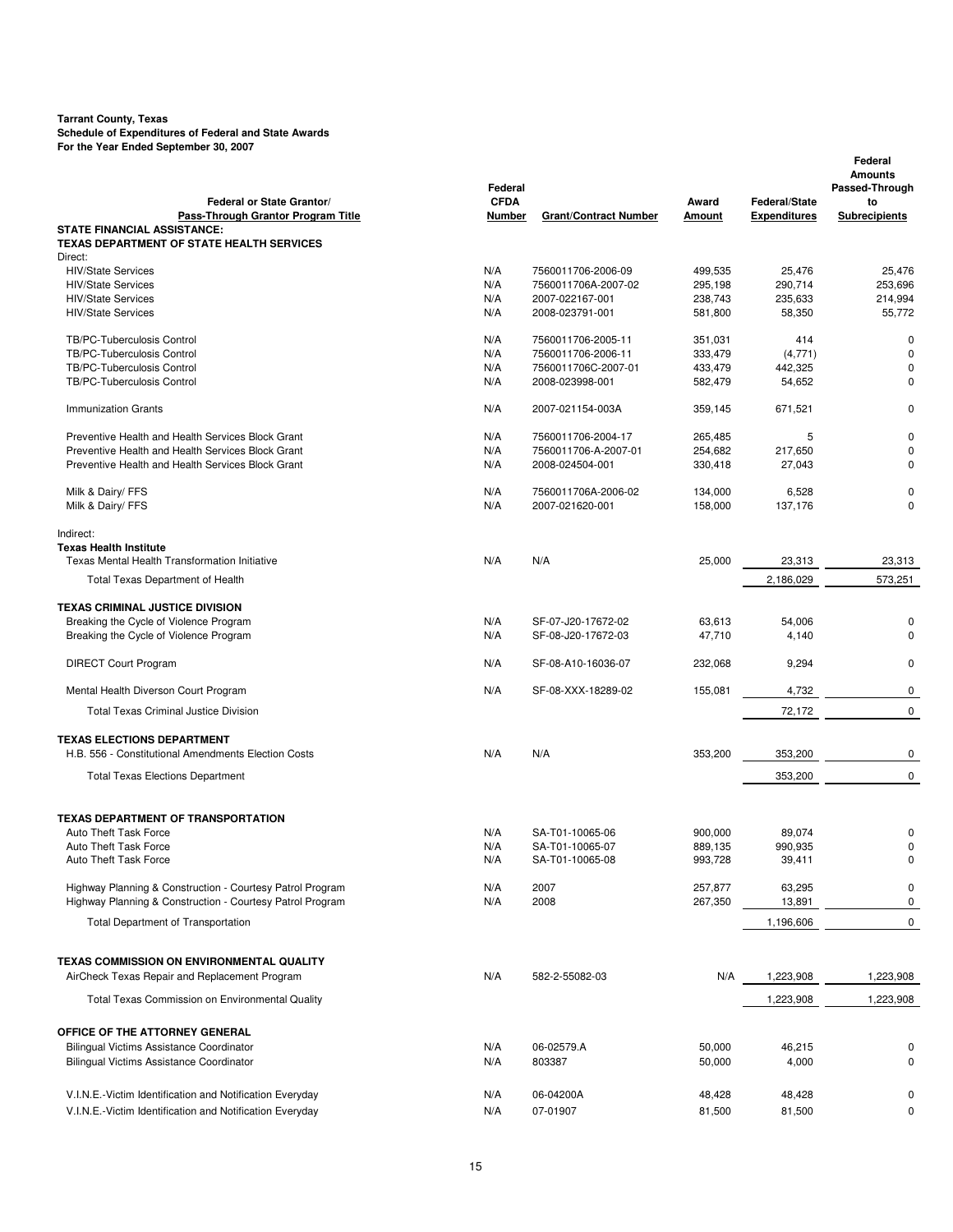#### **Tarrant County, Texas Schedule of Expenditures of Federal and State Awards**

**For the Year Ended September 30, 2007**

| r or the rear Ended Oeptember oo, 2007<br>Federal or State Grantor/<br>Pass-Through Grantor Program Title | Federal<br><b>CFDA</b><br>Number | <b>Grant/Contract Number</b> | Award<br>Amount    | <b>Federal/State</b><br><b>Expenditures</b> | Federal<br><b>Amounts</b><br>Passed-Through<br>to<br><b>Subrecipients</b> |
|-----------------------------------------------------------------------------------------------------------|----------------------------------|------------------------------|--------------------|---------------------------------------------|---------------------------------------------------------------------------|
| Total Office of the Attorney General                                                                      |                                  |                              |                    | 180,143                                     | 0                                                                         |
| TEXAS TASK FORCE ON INDIGENT DEFENSE<br>Indigent Defense Formula Grant<br>Indigent Defense Formula Grant  | N/A<br>N/A                       | 212-06-220<br>212-07-220     | 834.315<br>764,956 | 477.172<br>764.956                          | $\Omega$<br>$\Omega$                                                      |
| Determining Indigence and the Cost Effectiveness of Financial Verification                                | N/A                              | N/A                          | 4,500              | 722                                         | 0                                                                         |
| Total Texas Task Force on Indigient Defense                                                               |                                  |                              |                    | 1,242,850                                   | 0                                                                         |
| TEXAS DEPARTMENT OF FAMILY AND PROTECTIVE SERVICES                                                        |                                  |                              |                    |                                             |                                                                           |
| Promoting Safe and Stable Families - CYD Project - FY06                                                   | N/A                              | 023355941 (FY06)             | 53,250             | (197)                                       | (197)                                                                     |
| Promoting Safe and Stable Families - CYD Project - FY06                                                   | N/A                              | 23362177                     | 73,500             | 11.288                                      | 11,288                                                                    |
| Promoting Safe and Stable Families - CYD Project - FY07                                                   | N/A                              | 23362177 #AM01               | 125,000            | 118,074                                     | 85,958                                                                    |
| Promoting Safe and Stable Families - CYD Project - FY08                                                   | N/A                              | 23362177-FY08-AM02           | 126,750            | 6.800                                       | 4,696                                                                     |
| Total Texas Department of Family and Protective Services                                                  |                                  |                              |                    | 135,965                                     | 101,745                                                                   |
| TOTAL STATE FINANCIAL ASSISTANCE                                                                          |                                  |                              |                    | 6.590.873                                   | 1.898.904                                                                 |
| TOTAL FEDERAL AND STATE FINANCIAL ASSISTANCE                                                              |                                  |                              |                    | 60,625,312                                  | 10,149,416                                                                |